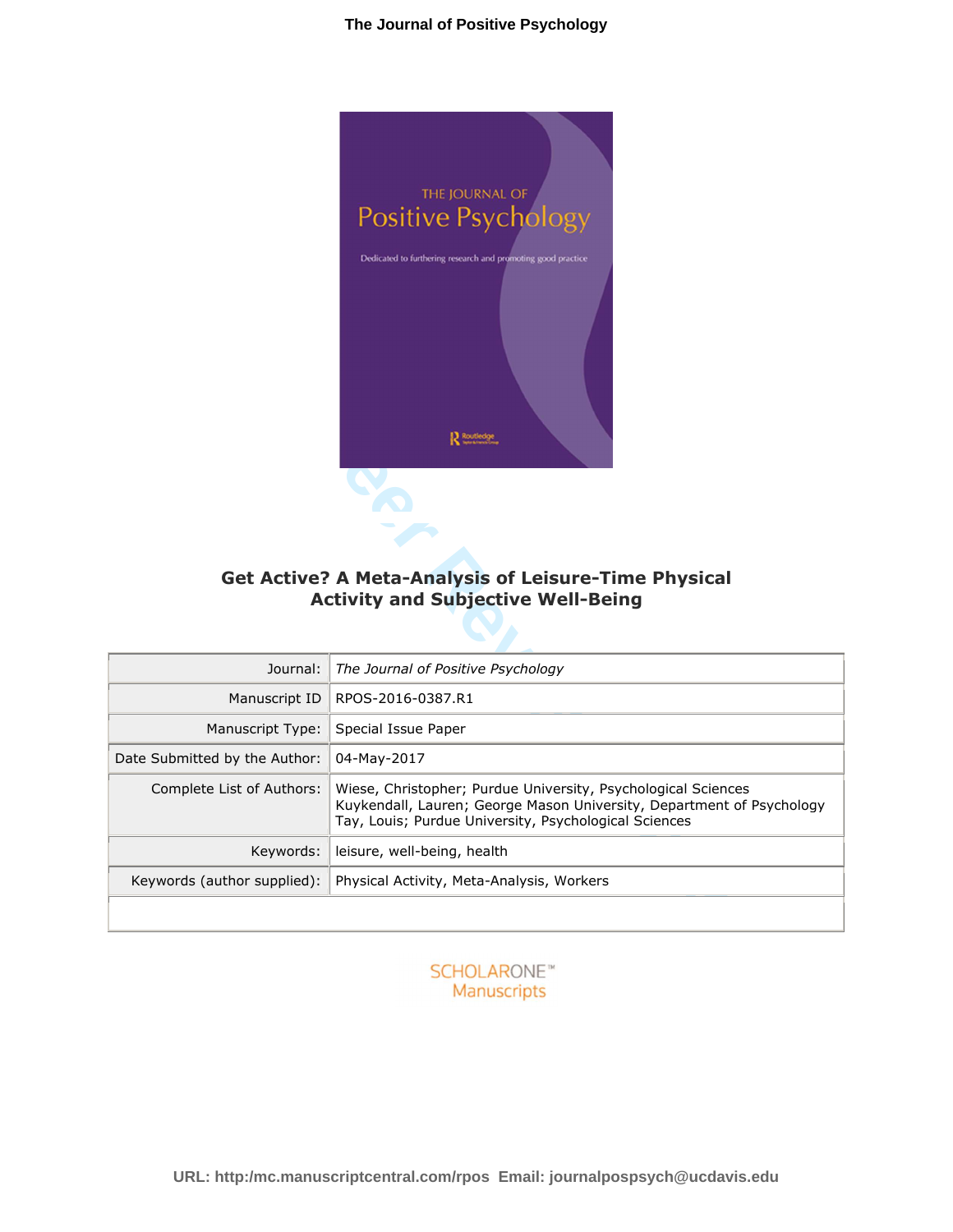# **Get Active: A Meta-Analysis of Leisure-Time Physical Activity and Subjective Well-Being Abstract**

National time use data shows that working adults typically spend their leisure time in passive activities (e.g., watching television), which may detrimentally impact worker well-being. While leisure time physical activity (LTPA) can be strenuous, it likely facilitates detachment from work demands, promotes a wide range of psychological needs, and instigates physiological mechanisms, which in turn can lead to higher worker well-being. In this paper, we conducted a systematic review to quantitatively synthesize the strength of effects between LTPA and subjective well-being (SWB; positive affect, negative affect, life satisfaction). We found that LTPA is associated with both positive affect  $(k = 7, n = 2,107, r = .21)$  and life satisfaction  $(k = 1, k = 107, k = 107)$ 7;  $n = 2,544$ ;  $r = .12$ ), but not with negative affect ( $k = 6$ ;  $n = 2,033$ ;  $r = -.05$ ). Our results provide evidence for the importance of engaging in LTPA as a way of promoting SWB.

### **Keywords**

Leisure, Well-Being, Physical Activity, Meta-Analysis, Workers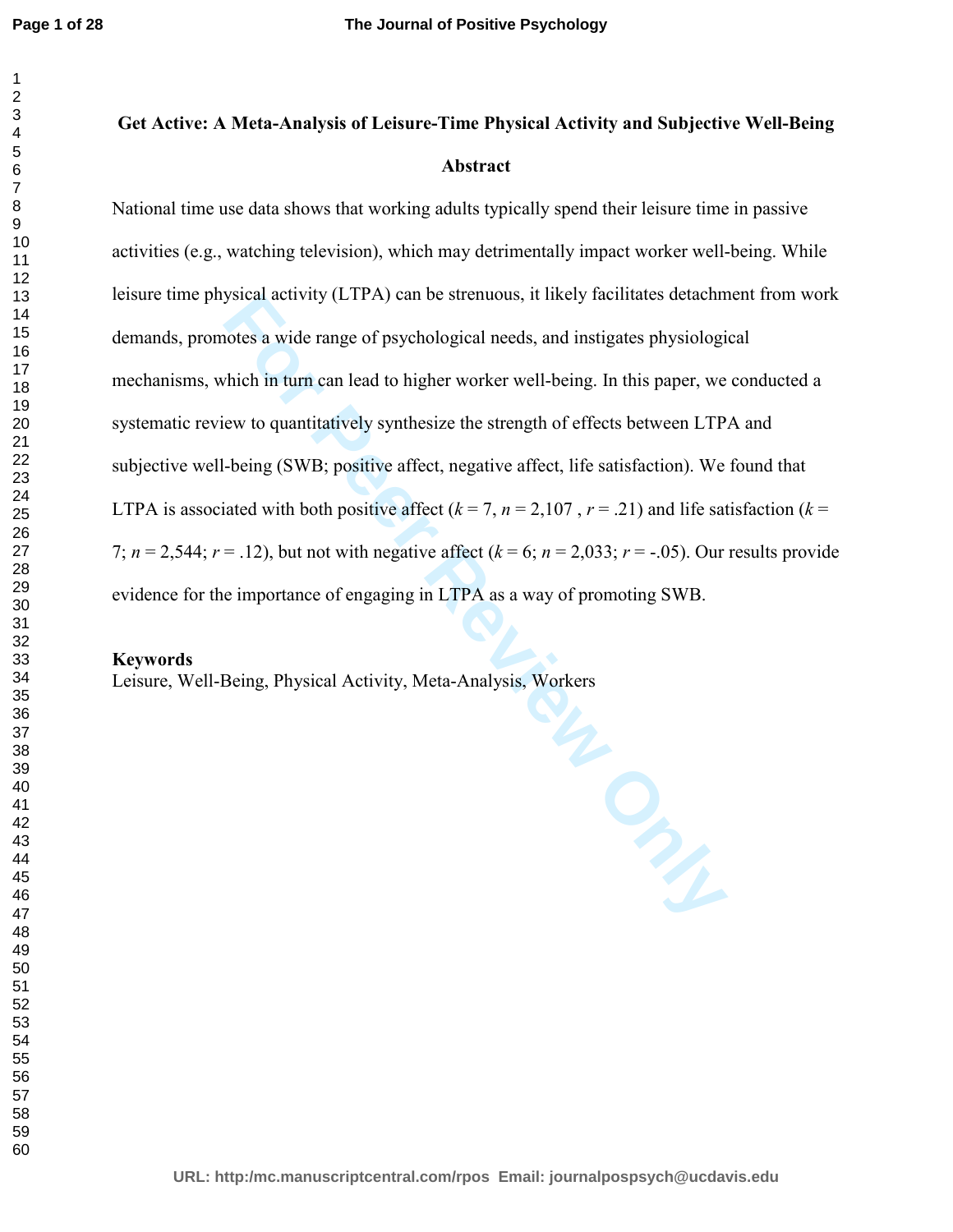# Running Head: GET ACTIVE? 1

Increasingly, organizational psychologists are recognizing the importance of understanding the factors that contribute to workers' overall well-being (Ilies, Schwind,  $\&$ Heller, 2007). While early research in organizational science primarily emphasized well-being specific to the job context (e.g., job satisfaction, job affect), more contemporary perspectives within organizational science have highlighted the centrality of the worker and his/her experiences apart from organizational goals and needs (Weiss & Rupp, 2011), which has led to a greater consideration of overall worker subjective well-being (SWB; Tay & Harter, 2013).

ational science have nightlighted the centrality of the worker and nistant from organizational goals and needs (Weiss & Rupp, 2011), whis attion of overall worker subjective well-being (SWB; Tay & Harter eves with greater Employees with greater SWB, defined as positive affective and cognitive evaluations of one's life (Diener, 1984), are not simply happier, but also better employees. Employees with higher levels of well-being are more likely to get along with their fellow coworkers (De Neve, Diener, Tay, & Xuereb, 2013) and less likely to show up late or quit (Pelled & Xin, 1999). Further, an employee's well-being has been linked to increases in productivity, performance ratings, and profitability for the organization (De Neve et al., 2013; Lyubomirsky, King, & Diener, 2005). Altogether, this has led to a more recent interest among organizational psychologists in the nonwork domains (e.g., family, leisure) that contribute to overall SWB of workers (Erdogan, Bauer, Truxillo, & Mansfield, 2012).

Aside from family, which is perhaps the nonwork domain that has the largest impact on workers' well-being, there is a growing interest in the influence of leisure (Wilson & Baumann, 2015). Leisure is a crucial part of a balanced lifestyle and is often described as essential for wellbeing (e.g., Csikszentmihalyi & LeFevre, 1989; Sonnentag, 2001). Leisure activities are argued to promote SWB through a variety of psychological and physical mechanisms. For example, the DRAMMA model (Newman, Tay, & Diener, 2014) proposes that leisure activities improve SWB through allowing individuals to detach and relax from the stresses of everyday life as well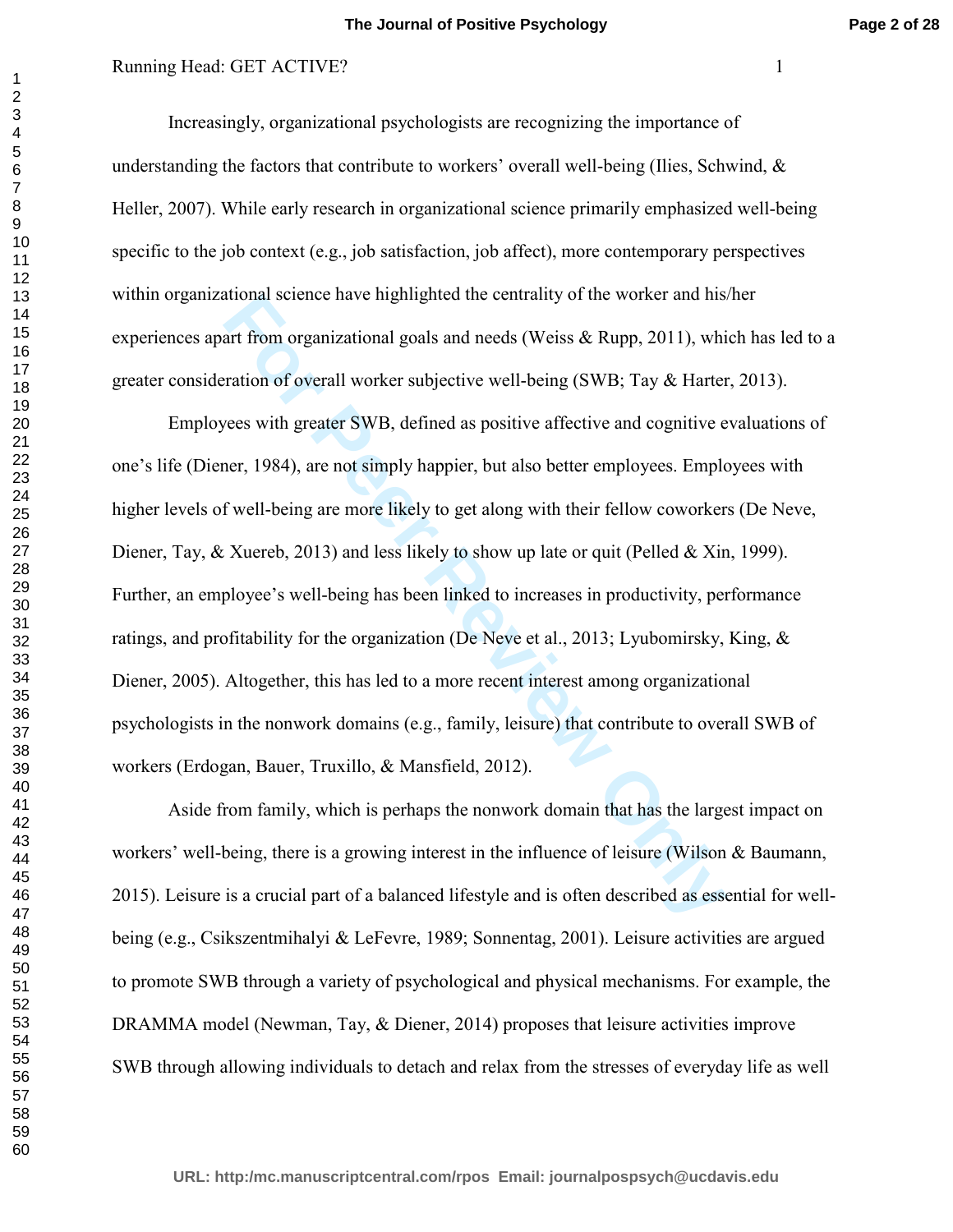#### **The Journal of Positive Psychology**

### GET ACTIVE? 2

as engage in activities that fulfill several psychological needs (autonomy, mastery, meaning, affiliation). While there is evidence that engagement in various leisure activities is associated with SWB, research on this relationship in working samples has been less conclusive, suggesting a need for a more fine-grained approach focused on understanding how workers' SWB depends on the extent to which they engage in specific types of leisure activities (Kuykendall, Tay,  $\&$  Ng, 2015).

which they engage in specific types or leisure activities (Kuykenda<br> **For Peer Review COMPTA CONDED** is reactively discussed to SWB in workers. We focus specifical<br> **Example 2** interesting physical resources will promote w The present study examines the extent to which one important leisure activity – leisure time physical activity (LTPA) – is related to SWB in workers. We focus specifically on LTPA because there is uncertainty whether exerting physical resources will promote well-being in workers. On one hand, physical activity is inherently resource intensive, demanding both physiological and psychological resources. Conservation of Resource theory (Hobfoll, 1998) suggests that individuals seek to conserve and protect their existing resources in order to maintain their SWB. Recent research suggests that there may be such a thing as too much leisure engagement (Schulz, Shulte, Raube, Disouky, & Kandler, 2017) and engaging in LTPA after a long day at work may further drain worker resources – lowering SWB.

On the other hand, LTPA may help directly improve well-being as well as facilitating recovery in workers. There is biological evidence that engaging in physical activity promotes positive feelings and psychological states (e.g., Matthew & Paulose, 2011). Further, recovery does not necessarily occur through stagnation and one must spend resources in order to recover (Sonnentag, 2001). Effort-recovery theory (Meijman & Mulder, 1998) suggests that leisure activities that tap qualitatively different resources used on the job might facilitate resource recovery. While, historically, work involved some physical labor (Brown, Bauman, & Owen, 2009), technological innovations have reduced the need for physical labor in the workforce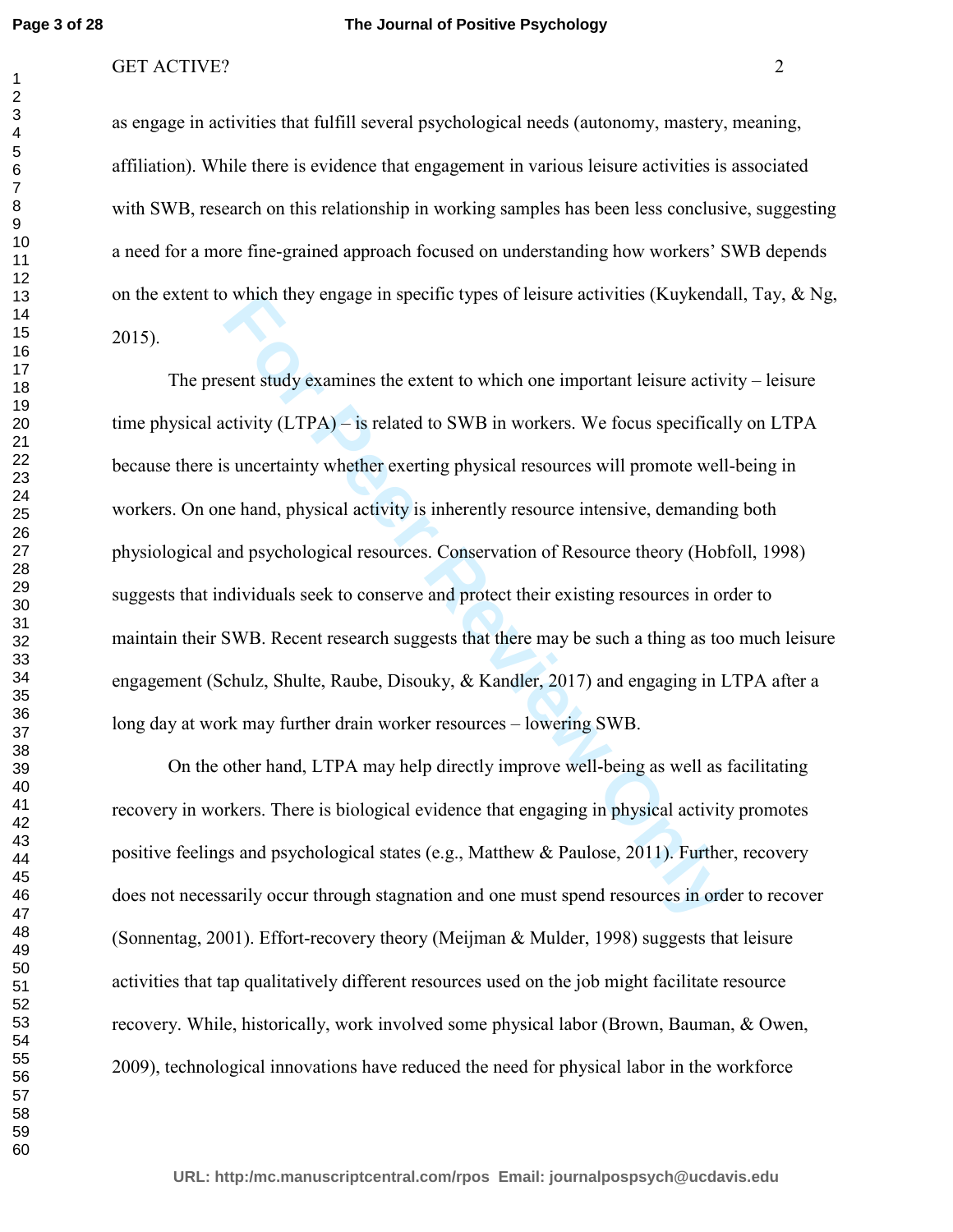(Autor, Levy, & Murnane, 2003) leading to an increase in sedentary jobs (Church et al., 2011). If workers are no longer using physical resources on the job, the use of these resources in leisure may help facilitate recovery despite being effortful.

It is critical to systematically evaluate prior research on this issue. For any conduct a meta-analysis on the relationships between LTPA and word but by summarizing the average effect sizes between LTPA are SWB (positive Given increasing concerns of worker's LTPA and questions of whether LTPA can promote SWB, it is critical to systematically evaluate prior research on this issue. Specifically, our goal is to conduct a meta-analysis on the relationships between LTPA and worker SWB. In doing so, we contribute by summarizing the average effect sizes between LTPA and the three components of SWB (positive affect, negative affect, and life satisfaction; Diener, 1984). This allows us to determine whether LTPA homogeneously helps all aspects of SWB, or if there is differential impact. Further, the quantification of the effect can enable us to determine its overall strength compared to other known meta-analytic effect sizes such as marital status and SWB (Haring-Hidore, Stock, Okun, & Witter, 1985).

## **LTPA and Subjective Well-Being**

In the following, we draw on effort-recovery theory (Meijman & Mulder, 1998), need fulfillment in leisure (Newman et al., 2013), and physical mechanisms to posit how LTPA may lead to positive SWB effects for workers.

**Effort-recovery theory and detachment.** According to the effort-recovery theory (Meijman & Mulder, 1998), work is an inherently demanding activity that involves sustained exertion. This exertion leads to fatigue and stress reactions, which, if not regularly alleviated, lead to fatigue and burnout, negatively affecting workers' well-being and satisfaction with their lives (Fritz & Sonnentag, 2005). One of the main ways workers can alleviate fatigue and stress reactions is by engaging in activities that facilitate psychological detachment (i.e., detachment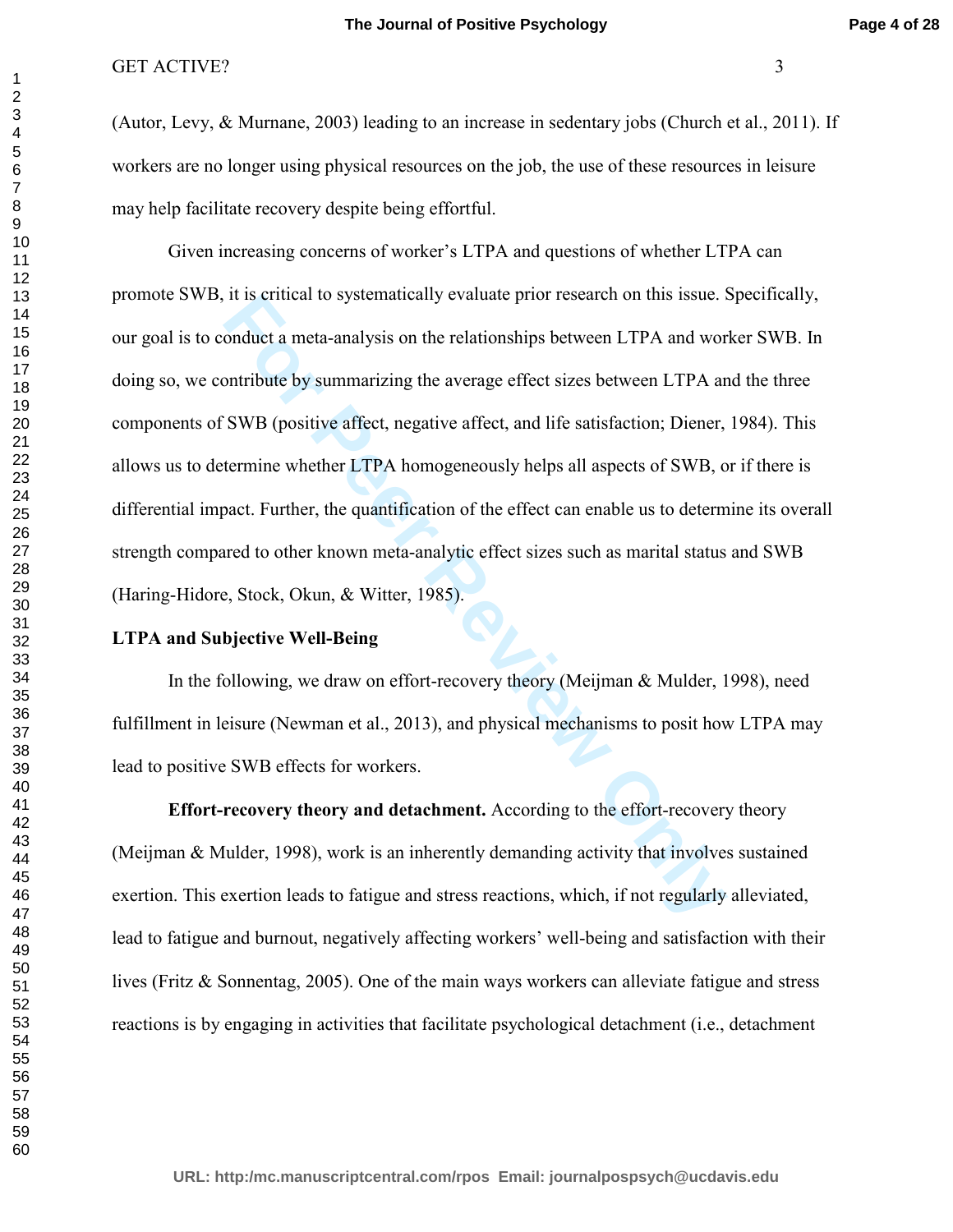#### **The Journal of Positive Psychology**

#### GET ACTIVE? 4

from work-related thoughts; Demerouti, Bakker, Geurts, & Taris, 2009; Sonnentag & Geurts, 2009), which helps lower fatigue and protect workers from burnout and negative feelings.

Although psychologically detaching from the work environment can be difficult (Bakker, Demerouti, Oerlemans, & Sonnentag, 2013; Sonnentag & Bayer, 2005), engaging in physical activities during leisure may help workers take a cognitive respite from work stresses. Given the growing proportion of sedentary jobs (Church et al., 2011), LTPA may facilitate psychological detachment by requiring qualitatively different resources than what is required on the job. Activities that require the same resources as work can impede recovery by drawing out or triggering stressful states from work (Demerouti et al., 2009). In contrast, the qualitatively different resources demanded by physical activity serve as a distraction from work demands; thus providing a cognitive respite from work (Raglin & Morgan, 1985; Yeung, 1996).

g leisure may neip workers take a cognitive respite from work stress<br> **Fraction** of sedentary jobs (Church et al., 2011), LTPA may facilitate p.<br> **Fraction** requiring qualitatively different resources than what is required Further, LTPA may help facilitate psychological detachment through engendering states of flow (e.g., runner's high; Decloe, Kaczynski, & Havitz, 2009; Jackson & Eklund, 2002), a state known to be associated with optimal positive feelings (Nakamura  $\&$  Csikszentmihalyi, 2002). Flow occurs when individuals are psychologically and physically engaged in a challenging activity, allowing them to completely disengage or detach from other aspects of life. Activities that require physical exertion (e.g., exercising, playing sports) help facilitate states of flow by requiring individuals to focus completely at the task at hand and have been shown to produce flow states (e.g., Mannell, Kaczynski, & Aronson, 2005).

**Need fulfillment in leisure.** In addition to facilitating psychological detachment, LTPA can influence both the affective components (positive and negative affect) and the cognitive (life satisfaction) components of SWB through greater need fulfillment. According to the DRAMMA model (Newman et al., 2013), apart from psychological detachment, the fulfillment of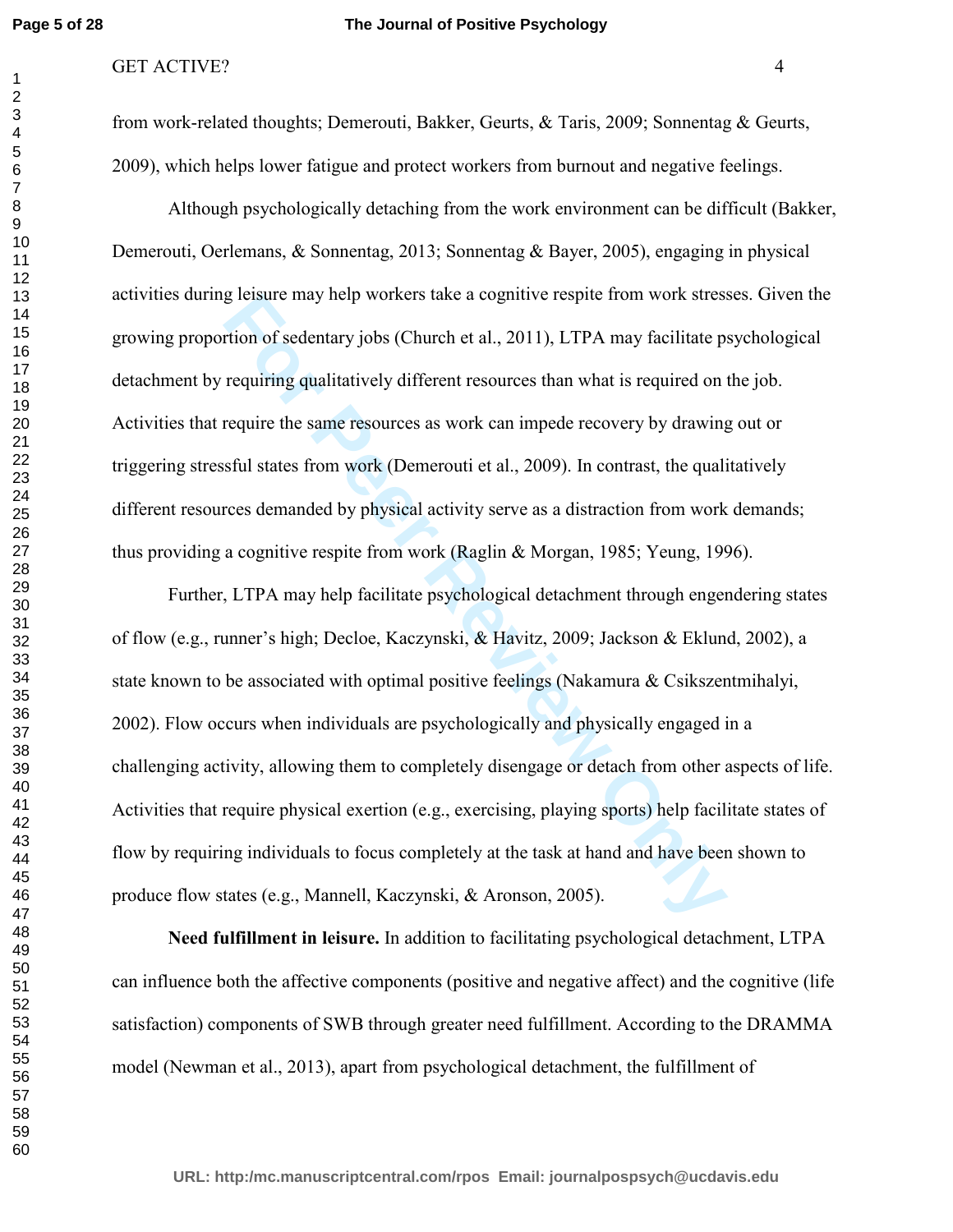psychological needs such as autonomy, mastery/competence, meaning, and affiliation are also important for enhancing SWB. In particular, LTPA also has great potential for fulfilling a need for mastery/competence when individuals progress in challenging activities (e.g., run a certain distance, develop an athletic ability). Given the increase in cognitive work demands, workers may not be able to fulfill these needs on the job with respect to the physical domain. Fulfilling this need for competence and restoring self-confidence has been shown to improve life satisfaction (Ryan & Deci, 2001).

For Proposition Sickness is often associated with lower well-being (Ryan discussion Sickness is often associated with lower well-being point of the physical confidence has been shown to improve yan & Deci, 2001).<br> **All mec Physical mechanisms.** In addition to influencing SWB through psychological mechanisms, LTPA also engenders physiological reactions that improve well-being. According to the thermogenic hypothesis (Koltyn, 1997), physical activity may improve mood by simply increasing body temperature. Additionally, through a neurological lens, various forms of physical activity are known to increase norepinephrine, serotonin, and dopamine levels in the brain, which are all associated with feelings of happiness (Matthew & Paulose, 2011). Further, studies show that physical activities likely incite positive feelings (e.g., Kanning & Schlicht, 2010). As the need for physical labor decreases in the workplace, it will be important for workers to experience the positive effects of physical activity during their leisure time. Consequently, we believe that LTPA will engender positive affect and prevent negative affect in workers.

Further, frequent LTPA will also promote physical health, which is associated with greater life satisfaction. Sickness is often associated with lower well-being (Ryan & Deci, 2001) and improved physical health will help prevent chronic sickness by keeping diseases at bay (Fox, 1999). Indeed, those who engage in more LTPA are physically healthier (Vuillemin et al., 2005; Wendel-Vos, Schuit, Tijhuis, & Kromhout, 2004) and less likely to develop chronic diseases such as chronic heart disease (Leon, Connett, Jacobs, & Rauramaa, 1987). As the development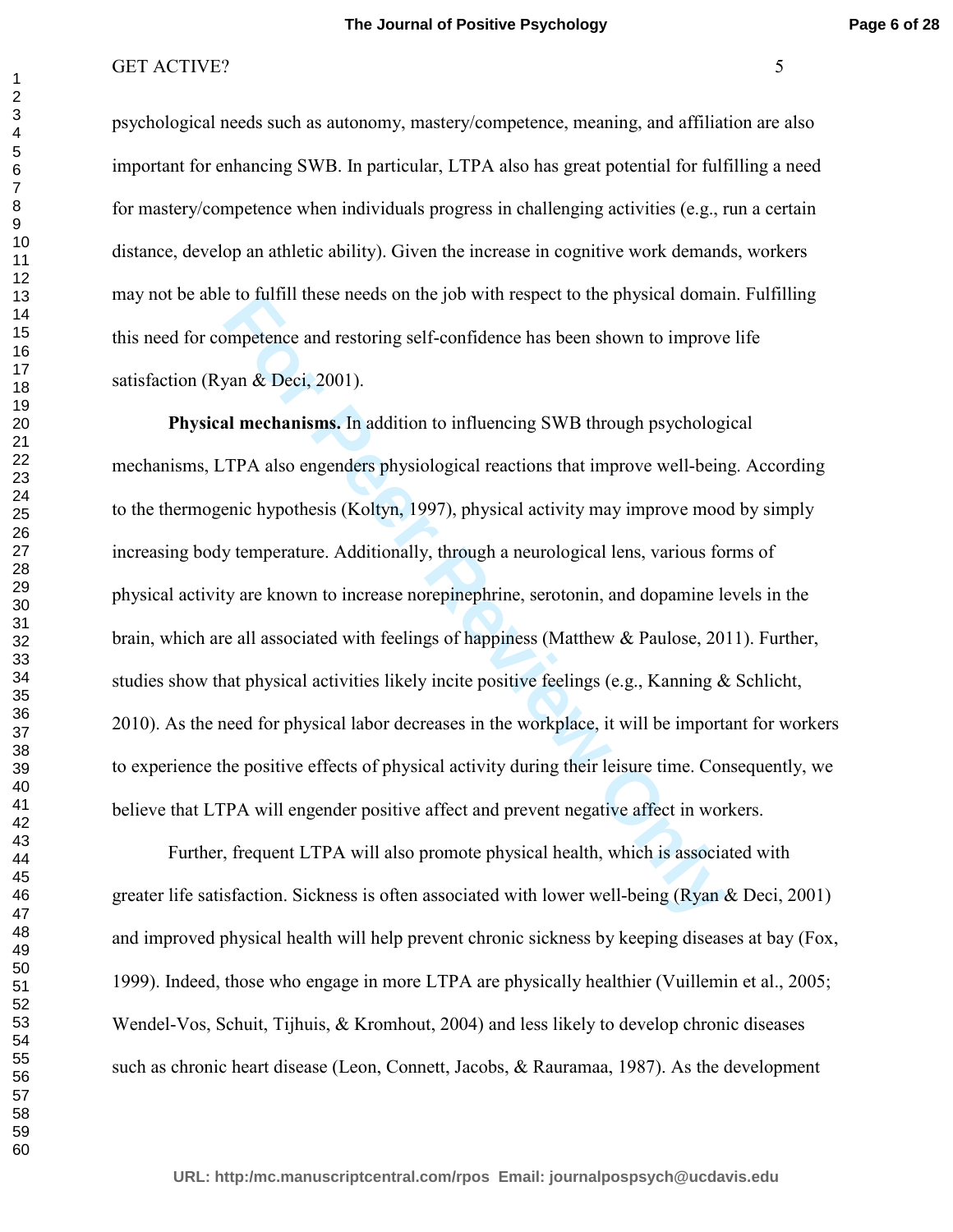of these diseases has detrimental consequences for life satisfaction (Rejeski & Mihalko, 2001) and LTPA encourages a healthy lifestyle (Veenhoven, 2008), we believe LTPA promotes a more satisfying life for workers.

## **Expectations**

In a review of these theories and mechanisms, past studies appear to<br>se ideas, although many of these studies have not specifically exam<br>ample, women who engage in physical activity during their pregna<br>d depressed than tho Based on a review of these theories and mechanisms, past studies appear to also corroborate these ideas, although many of these studies have not specifically examined LTPA of workers. For example, women who engage in physical activity during their pregnancy are much less anxious and depressed than those who are not physically active (Costa, Rippen, Dritsa, & Ring, 2003). Furthermore, LTPA positively affects well-being over time. Participating in physical activity during adolescence has been shown to predict well-being over a decade later (Sacker & Cable, 2005). These effects also appear to be generalizable across cultures, as physical activity has been shown to improve well-being across 21 different countries (Steptoe et al., 1997). Given this, while COR theory suggests that physical activity may be strenuous, we postulate that a quantitative summary of the literature will demonstrate positive effects of LTPA on the different components of worker SWB.

#### **Method**

#### **Search Strategies**

We conducted our search using six databases: PsycINFO, Business Source Premier, Hospitality and Tourism Complete, Hospitality and Tourism Index, MEDLINE and PsycARTICLES. We searched for articles containing the two categories of subject terms: 1) Leisure terms ("active leisure" OR recreation OR exercise OR "leisure time physical activit\*" OR "Non-work" OR "Nonwork") 2) well-being terms ("life satisfaction" OR "wellbeing" OR "well-being" OR emotion OR happiness OR "positive feelings" OR "negative feelings" OR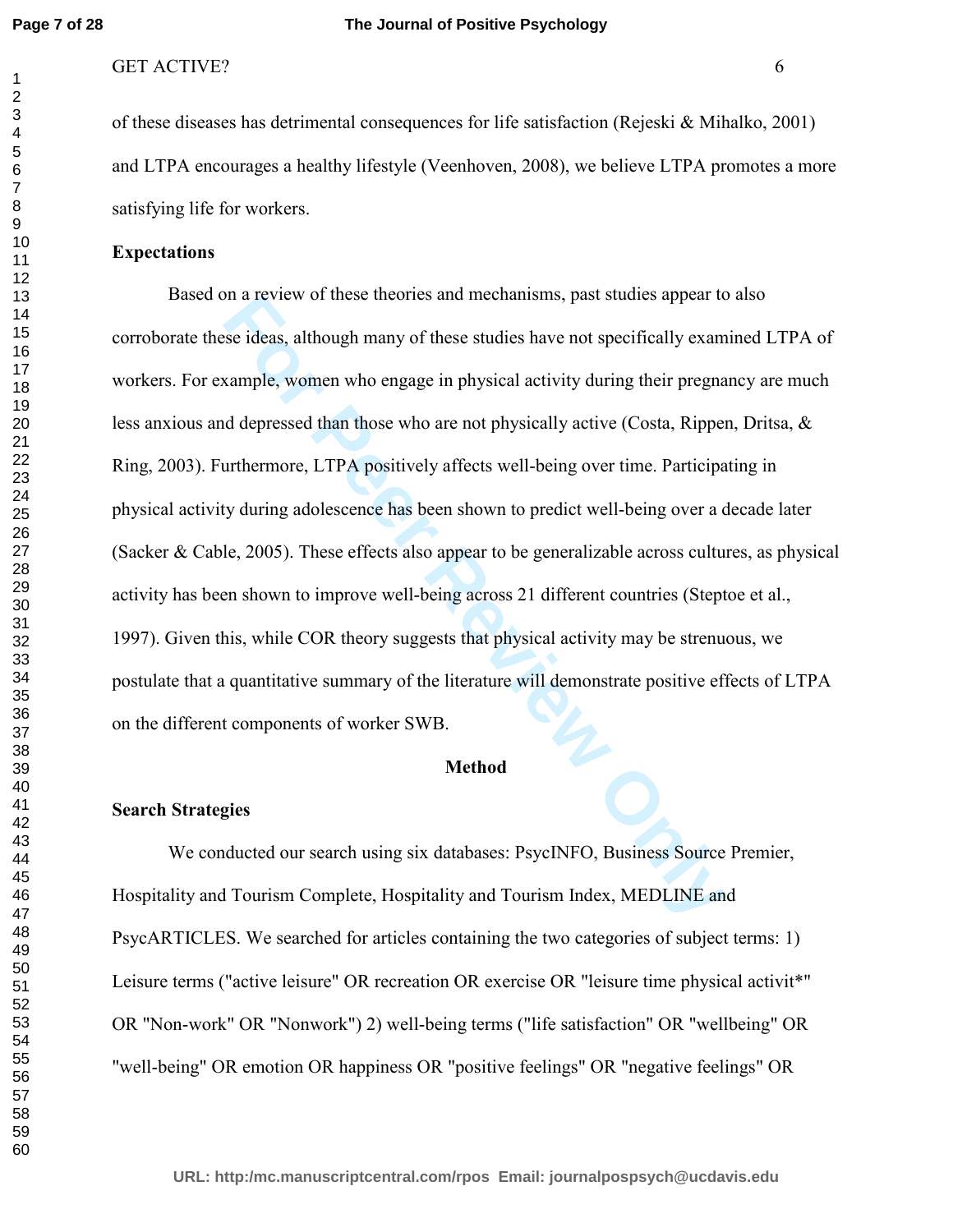affect). We additionally searched all text to target studies that focused on workers using the terms: worker\* OR worker\* or working. This search resulted in 913 articles published between 1887 and September 2016. Additionally, we conducted an ancestral search (e.g., using the reference section of relevant articles) to supplement the initial search results. A total of 927 articles were found using these methods.

## **Inclusion and Exclusion Criteria**

Infident United intertains and the meta-analysis, articles needed to meet several<br>
review to be included in the meta-analysis, articles needed to meet several<br>
ded to include a measure of both SWB and LTPA. In this study, In order to be included in the meta-analysis, articles needed to meet several criteria. First, the studies needed to include a measure of both SWB and LTPA. In this study, we used Diener's (1999) tripartite conceptualization of SWB, which includes positive affect, negative affect, and life satisfaction. Specifically, we only included studies that measured context-general measures of these three components, as we were interested in assessing how LTPA influences overall SWB rather than domain-specific SWB. Additionally, measures of SWB were only included if they captured the entire construct space. Consequently, measures that solely assessed subdimensions (e.g., sadness, anxiety, joy, excitement) of SWB were excluded.

Studies also needed to include a measure of LTPA. LTPA was conceptualized as any physical activity (i.e., bodily movement that results in energy expenditure; Caspersen, Powell, & Christenson, 1985) during leisure, which can represent a variety of behaviors including outdoor physical activities (e.g., hiking), sports, recreation, as well as exercising (Sonnentag, 2001). Additionally, we included all scales that measured participation in these activities. That is, both subjective (e.g., Likert-scales) and objective (e.g., time spent, number of exercise classes attended) measures were included. For example, the frequency of exercise could be reported in a subjective manner by indicating how often they exercise on a five point scale ( $1 =$  seldom;  $5 =$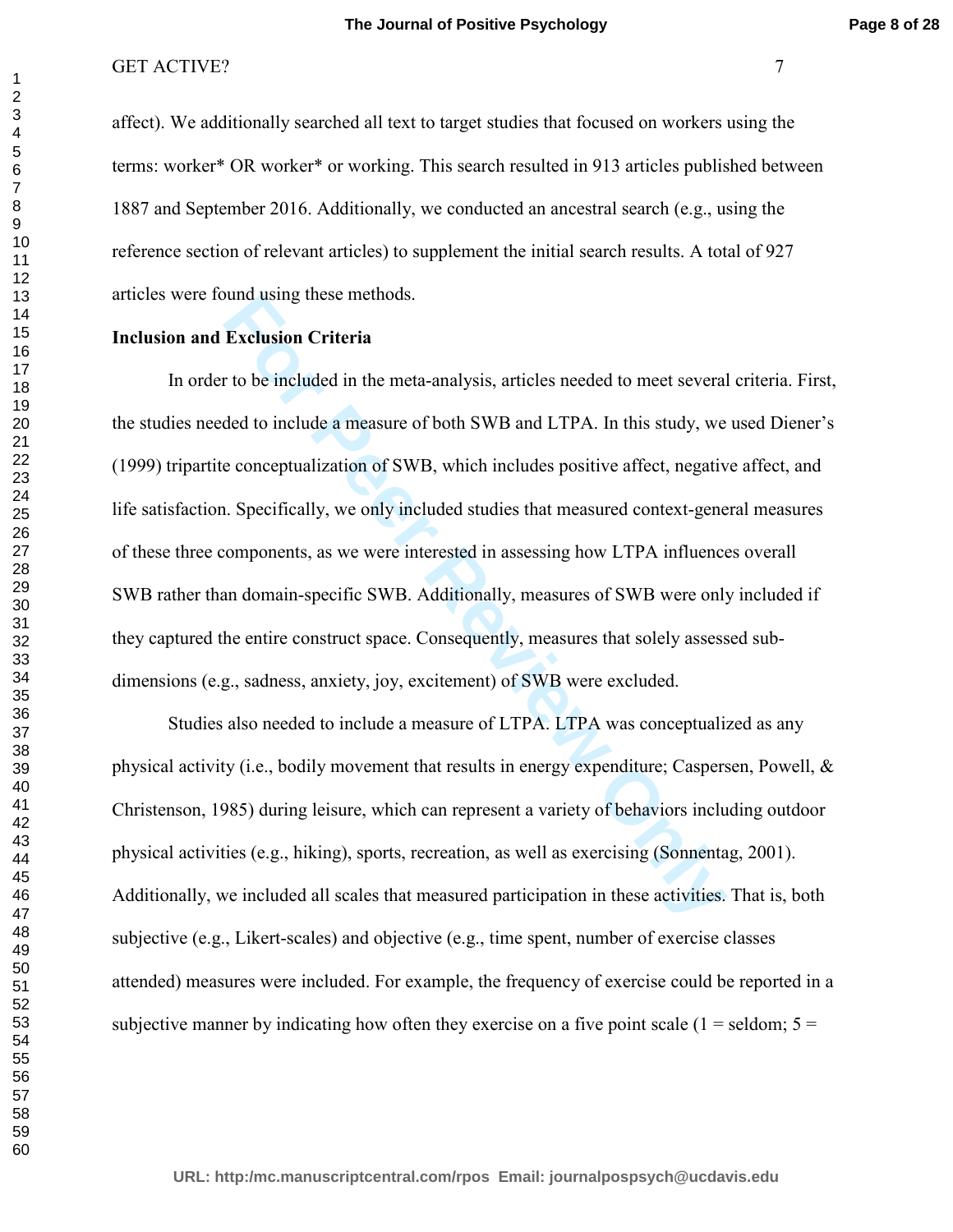very often) or on an objective scale by indicating the number of hours they participated in physical activities.

For Periodicial Interest, as we were only concerned with the haut<br>tween LTPA and SWB. However, if baseline data were reported that<br>sufficient information for computing the correlation—between LT<br>include those effects in th Second, the sample of the study needed to strictly be working adults. Hence, we excluded any studies that included minors, non-working adults, or retirees. Third, we excluded all studies that manipulated the variables of interest, as we were only concerned with the naturalistic relationship between LTPA and SWB. However, if baseline data were reported that included the correlation—or sufficient information for computing the correlation—between LTPA and SWB, then we could include those effects in the analyses. Fourth, we excluded studies that did not provide a Pearson's *r* or enough information to compute a Pearson's *r*. It should be noted that if the study measured both the variables of interest in working adults, but did not report the necessary effect sizes, we requested information on the effect size from the corresponding author. Lastly, we excluded any meta-analytic investigations, but these articles were included in the ancestral search we used to identify additional articles.

#### **Statistical Methods**

All of the studies included in this analysis reported a Pearson's *r*. Additionally, we reasoned that it was inappropriate to correct effect sizes for unreliability. Although some LTPA measures reported reliability estimates, many did not as they were reports of frequency of participation (e.g., # of classes attended, # of times a week in LTPA). To ensure that the effects sizes were comparable, we also did not correct for unreliability in the SWB metrics (Lipsey  $\&$ Wilson, 2001).

Meta-analytic effect sizes were calculated using the Hedges and Olkin's (1985) method. Specifically, the results reported in this paper are derived from the random effects models from the Comprehensive Meta-Analysis Software (Borenstein et al., 2005). We chose to use the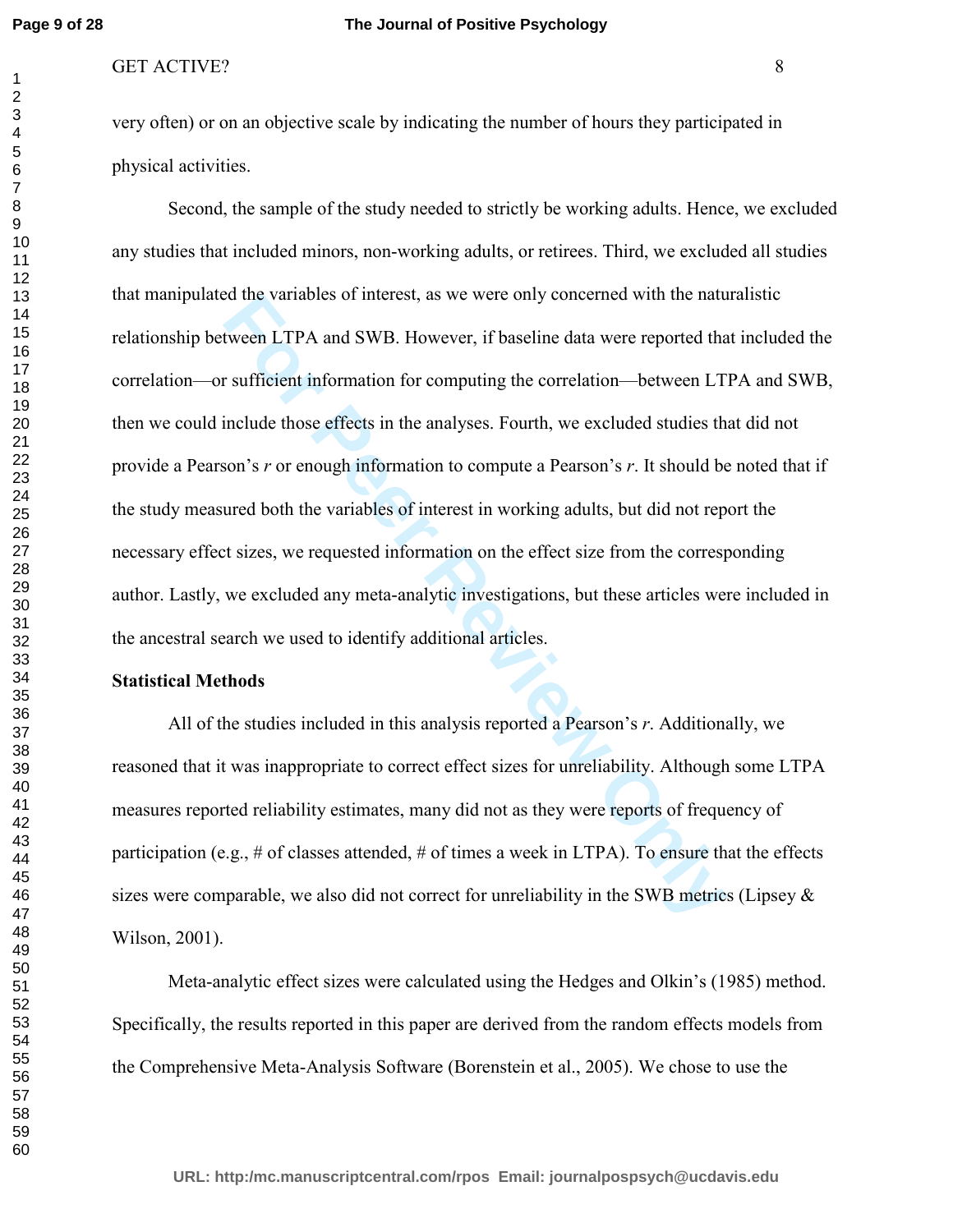random effects model as we believed that the true effect size between LTPA and SWB varied between each study (Borenstein, et al., 2005). That is, the observed effect sizes were influenced by not only sampling error, but also other sources of error.

ariance. Because we are using a random errects model, the variance e of both within- and between- studies variances. We report both 95 intervals. The former represents the accuracy of the current results, s the certainty i Using the Hedges and Olkin's approach, the effect size of each study is weighted by the inverse of its variance. Because we are using a random effects model, the variance of each study is representative of both within- and between- studies variances. We report both 95% confidence and prediction intervals. The former represents the accuracy of the current results, whereas the latter represents the certainty in which results from a new study would fall. We also report two heterogeneity statistics:  $Q$  and  $I^2$ . A test of the  $Q$  statistic will reveal whether or not the true effect sizes vary substantially enough to warrant investigation into potential moderators. If a *Q*test is significant, it is important to also look at the  $I^2$  statistic, which represents the proportion of the observed variance not due to random error. A higher  $I^2$  value suggests that the differences between studies are due to real differences.

#### **Results**

After applying these criteria, 12 articles were included in the final analysis. Table 1 provides a summary of why these studies were rejected. Table 2 provides information on each of the studies included in the meta-analysis.

# [INSERT TABLE 1 NEAR HERE]

## [INSERT TABLE 2 NEAR HERE]

Using the aforementioned approach we generated three different effect sizes between the three components of SWB (positive affect, negative affect, life satisfaction) and LTPA. As noted in Table 3, LTPA was associated with higher levels of positive affect  $(r = .21, 95\% \text{ CI}$  [.17, .25]) and life satisfaction  $(r = .12, 95\% \text{ CI}$  [.07, .16]). As the confidence interval excluded zero, these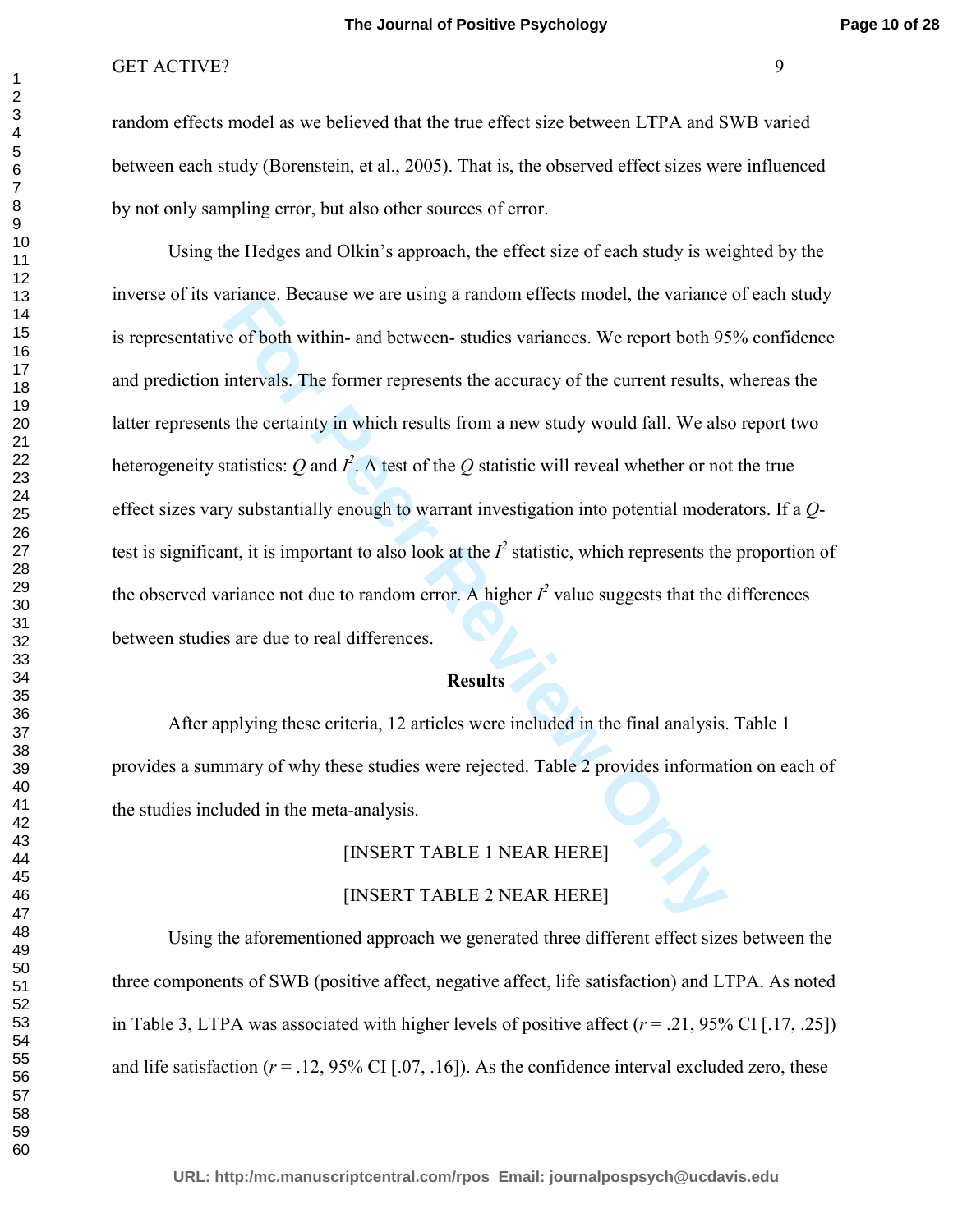#### **The Journal of Positive Psychology**

## GET ACTIVE? 10

can be interpreted as significant effects. The relationship between negative affect and LTPA (*r* = -.05, 95% CI [-.14, .03]), however, did include zero – suggesting negative affect and LTPA may not influence one another. It is important to note, however, that the *Q* statistic is significant and that non-random variance accounted for over 60% of the total variance. This suggests that there are potential moderators between negative affect and LTPA. Unfortunately, with such a small *K* (number of effect sizes), we were unable to examine moderators.

# [INSERT TABLE 3 NEAR HERE]

## **Discussion**

For Source and ETPA. Uniordinately, with sect sizes), we were unable to examine moderators.<br> **FORMOT TABLE 3 NEAR HERE**<br> **FORMOT TABLE 3 NEAR HERE**<br> **FORMOT TABLE 3 NEAR HERE**<br> **FORMOT TABLE 3 NEAR HERE**<br> **FORMOT SOMET TAB**  There is a growing interest in enhancing worker SWB apart from enhancing their work experiences due to a change in organizational perspectives on workers and a growing number of studies showing the salutary effects of worker SWB. One critical aspect to consider when seeking to enhance worker SWB is the leisure domain and whether physically active choices are associated with greater SWB. On one hand, LTPA may be strenuous and burdening, leading to lower SWB. On the other hand, effort-recovery, need-fulfillment, and physical mechanisms suggest that LTPA would lead to higher SWB. In order to determine the overall effect, we systematically reviewed and quantified the relationship between LTPA and different components of worker SWB. In line with expectations, engaging in more physical activity during leisure time was significantly associated with two components of worker SWB (positive affect, life satisfaction). This corroborates past findings where physical activity and SWB have been positively linked in other contexts (Fox, 1999; Netz, et al., 2005; Penedo & Dahn, 2005). However, our meta-analytic results also revealed that the inverse relation between LTPA and negative affect was not significant.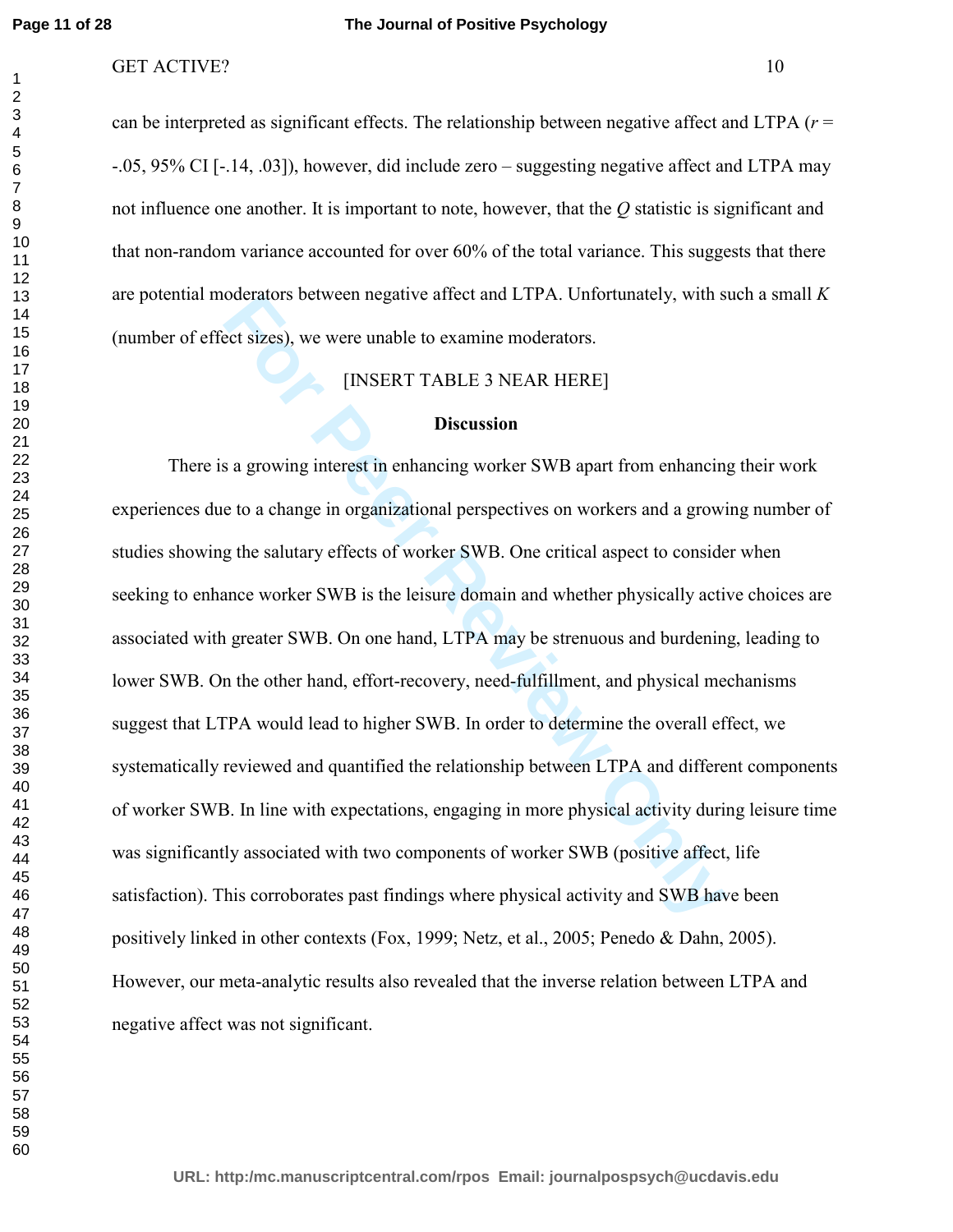preatet Sw B ( $r = .08$ ). However, the authors hoted that general less<br>ay not be associated with worker SWB because measures of general<br>clude activities that likely have limited benefits for SWB, and recon<br>examine the effec  **Comparison with other correlates of SWB.** Other meta-analyses have sought to demonstrate the importance of leisure to SWB. In a recent meta-analysis, Kuykendall et al., (2015) investigated the relationship between leisure engagement (irrespective of the type of leisure activity) and SWB across many samples. For worker samples, the authors found that leisure did not predict SWB  $(r = .08)$ . However, the authors noted that general leisure engagement may not be associated with worker SWB because measures of general leisure engagement include activities that likely have limited benefits for SWB, and recommended that future research examine the effects of specific types of leisure that may benefit SWB. We addressed this need by focusing specifically on leisure time physical activity, and–in contrast to the findings on general leisure engagement–we found that LTPA influences worker SWB. These findings suggest that the relationship between specific leisure activities and SWB may differ between populations.

 Regarding the magnitude of the association between LTPA and SWB, the effects we found, while somewhat small, are comparable to other important correlates of SWB. For instance, the relationship between LTPA and aspects of SWB (i.e., life satisfaction and positive affect) is comparable to that of marital status ( $r = 0.14$ ; Haring-Hidore, et al., 1985), work status ( $r = 0.14$ = .18; Haring, Okun, & Stock, 1984), education (*r* = .14; Witter, Okun, & Haring, 1984), and Big Five personality traits  $(r = -0.22 - 0.21)$ ; DeNeve & Cooper, 1998). Consequently, we believe that our results significantly contribute the literature on correlates of SWB.

Considering the magnitude of the associations of each component of SWB, it is interesting to note there was a stronger relationship between LTPA and positive affect than for life satisfaction and LTPA. It could be that LTPA has a more immediate and visceral effect on SWB as physical activity is more closely linked to the physiological processes known to promote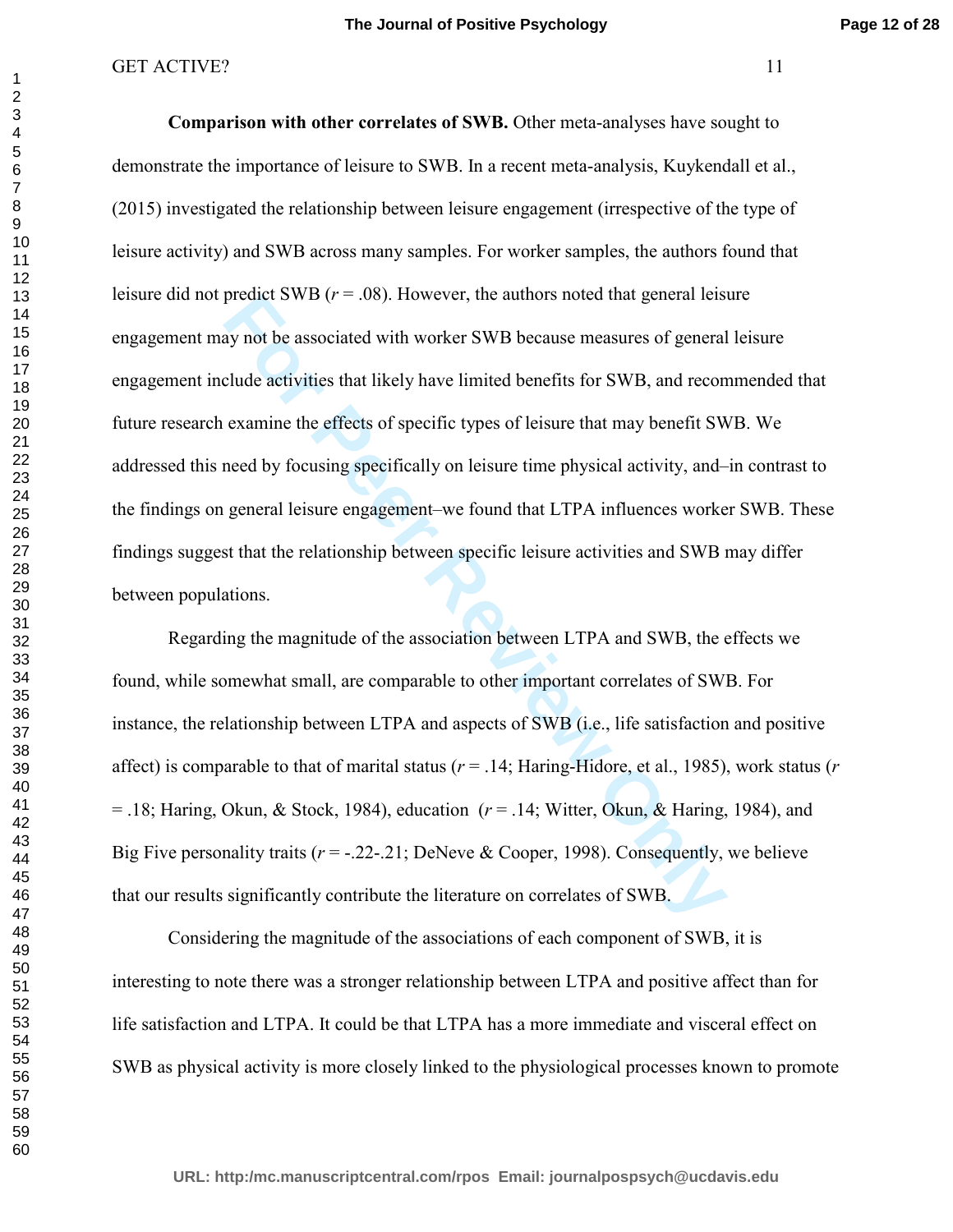#### **The Journal of Positive Psychology**

#### GET ACTIVE? 12

positive affect than the cognitive evaluations associated with life satisfaction. Yet, this was not the case with respect to negative affect.

with SWB, the lack of an association with negative affect may be paralifferential effect of need fulfillment on positive affect and negative<br>for research has shown that the fulfillment of needs such as autonor<br>s which are **The case of negative affect.** Our results also indicated that LTPA might not be associated with negative affect. Given that need fulfillment is one of the key mechanisms likely linking LTPA with SWB, the lack of an association with negative affect may be partially attributable to differential effect of need fulfillment on positive affect and negative affect. Specifically, prior research has shown that the fulfillment of needs such as autonomy and mastery—needs which are likely provided by LTPA (Newman et al., 2013) —are more strongly associated with positive affect than with negative affect (Tay  $\&$  Diener, 2011). To the extent that LTPA influences affective well-being by fulfilling needs such as mastery and autonomy, it is reasonable to expect that the effects would be stronger for positive affect than negative affect.

 Further, another reason LTPA may not be associated with negative affect may be because LTPA may function primarily to protect or mitigate negative affect in the face of excessive work demands rather than to directly decrease negative affect. If LTPA influences negative affect primarily by protecting negative affect in the face of excessive work demands, main effects on negative affect may not emerge.

 **Practical implications.** Practically, we believe that engaging in physical activity during leisure is a strategic goal for workers looking to improve well-being. In contrast to the work environment, individuals have more autonomy in how they spend their leisure time and, consequently, can choose to pursue well-being enriching leisure activities (Diener, Suh, Lucas,  $\&$ Smith, 1999). Our results suggest that workers looking to improve well-being may be happier if they chose to spend their leisure time engaged in physical activity. However, according to a nationally-representative time use study, U.S. workers spend less than 10% of their free time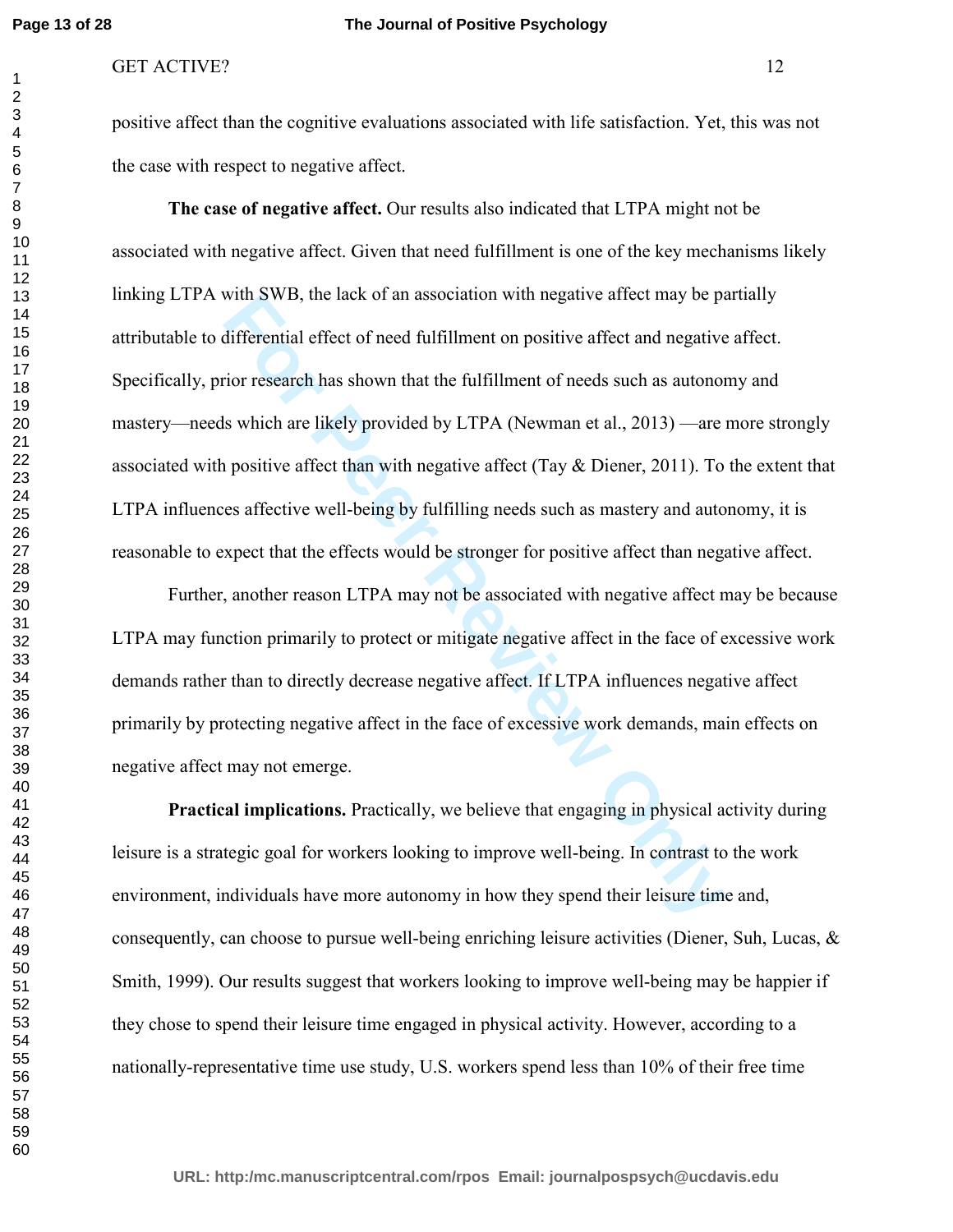engaged in physical activities (e.g., playing sports, exercising; The Bureau of Labor Statistics, 2015). Hence, there is great potential for workers to incorporate our results into their everyday lives. While no studies to our knowledge have examined the effects of changes in workers' leisure time physical activity in changes in their SWB, such studies would be an important next step in establishing the importance of LTPA for workers' SWB.

 **Study limitations.** When interpreting the results, it is important to consider some limitations. First, our results are based upon a relatively low *K*. The importance of leisure time in the organizational setting is a recent development and the research on the subject is just beginning. Out of the 13 studies included in our meta-analysis, only one was published before 1990, with the majority taking place in the last decade. Additionally, we rejected several studies that did not provide enough information about the LTPA variable. That is, we were unable to determine when the physical activity took place and whether it was voluntary.

final times in the interpreting the results, it is important to considered the interpreting the results, it is important to considered the set, our results are based upon a relatively low *K*. The importance of nal setting A consequence the small K was that we were unable to test any moderating variables. This is especially critical regarding negative affect. Our results suggest that, although we did not find a direct effect, the relationship between negative affect and LTPA could be moderated by a third variable. Although our aforementioned explanation highlighted why LTPA might not influence negative affect, it is also possible that there are potential moderating variables. For example, we collapsed across all different forms (e.g., subjective/objective) of LTPA. Hence, it is possible that only certain physical activities are associated with negative affect. Courneya and McAuley (1996) found a strong relationship between negative affect and the number of exercise classes attended, whereas Jiang et al. (2011) did not find this relationship when operationalizing LTPA as a composite of activities (swimming, playing, climbing). Additional research on this topic will help to illuminate when negative affect is associated with LTPA and when it is not.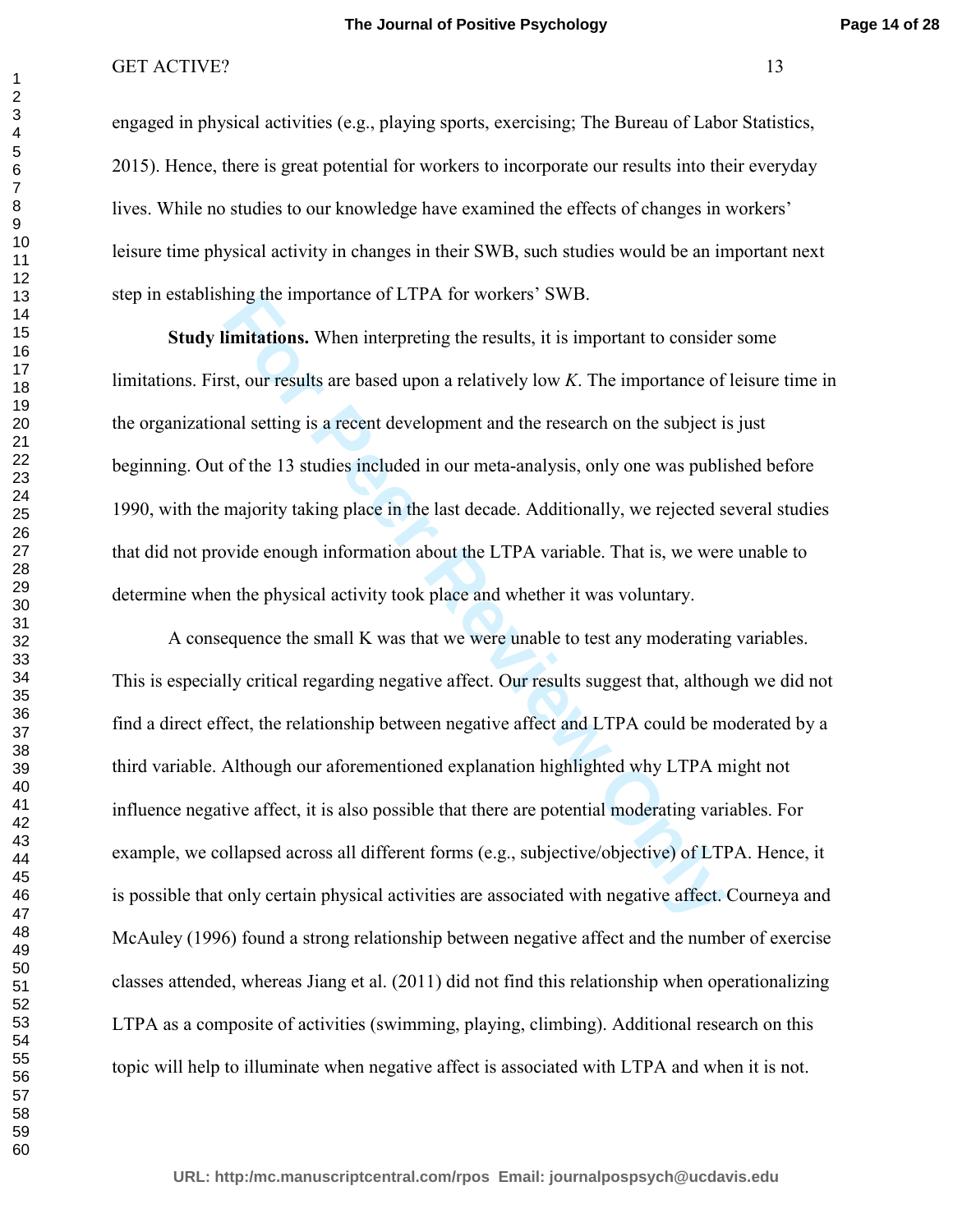#### GET ACTIVE? 14

 Although we found an association between LTPA and worker well-being, we did not provide enough evidence to assert a causal relationship as we only included correlational studies. Experimental work on this topic is sorely needed. Contemporary organizations have already seen the value in encouraging high-quality leisure time—with many companies such as IBM, Netflix, and Volkswagen instituting policies that promote disconnecting from work during non-work hours (Friedman, 2014). Further, organizations are implementing interventions designed to encourage certain types of behavior during leisure (Malik, Blake, & Suggs, 2013). Without experimental evidence demonstrating a causal relationship, we presently cannot state that these interventions will improve worker well-being. Given that workers may feel pressured to participate in these programs as there are often monetary benefits (e.g., reductions in insurance cost), there is a pressing need for future experimental research.

For Productions and promote enconnecting from work during<br>
In, 2014). Further, organizations are implementing interventions des<br>
ain types of behavior during leisure (Malik, Blake, & Suggs, 2013).<br>
Vidence demonstrating a There is also a pressing need for longitudinal research on this topic. It is important to acknowledge that without longitudinal studies we are unable to assess the causal direction of the relationship between LTPA and SWB. There is reason to believe that the relationship is likely bidirectional, as prior studies have proposed that physical activity both influences (Netz et al., 2005)—and is influenced by (Fredrickson, 1998)—well-being. Future studies examining how changes in LTPA improve workers' well-being would help further establish the importance of LTPA for enhancing worker well-being. Further, we were unable to address how this relationship may change overtime. It could be that some of the effects of consistent LTPA on SWB may take time to emerge. For example, while meeting immediate/daily goals may have a strong effect on positive affect, reaching distal challenging goals associated with LTPA may produce strong effects for life satisfaction. Therefore, we believe that there should be more research on the longitudinal dynamics between leisure and SWB.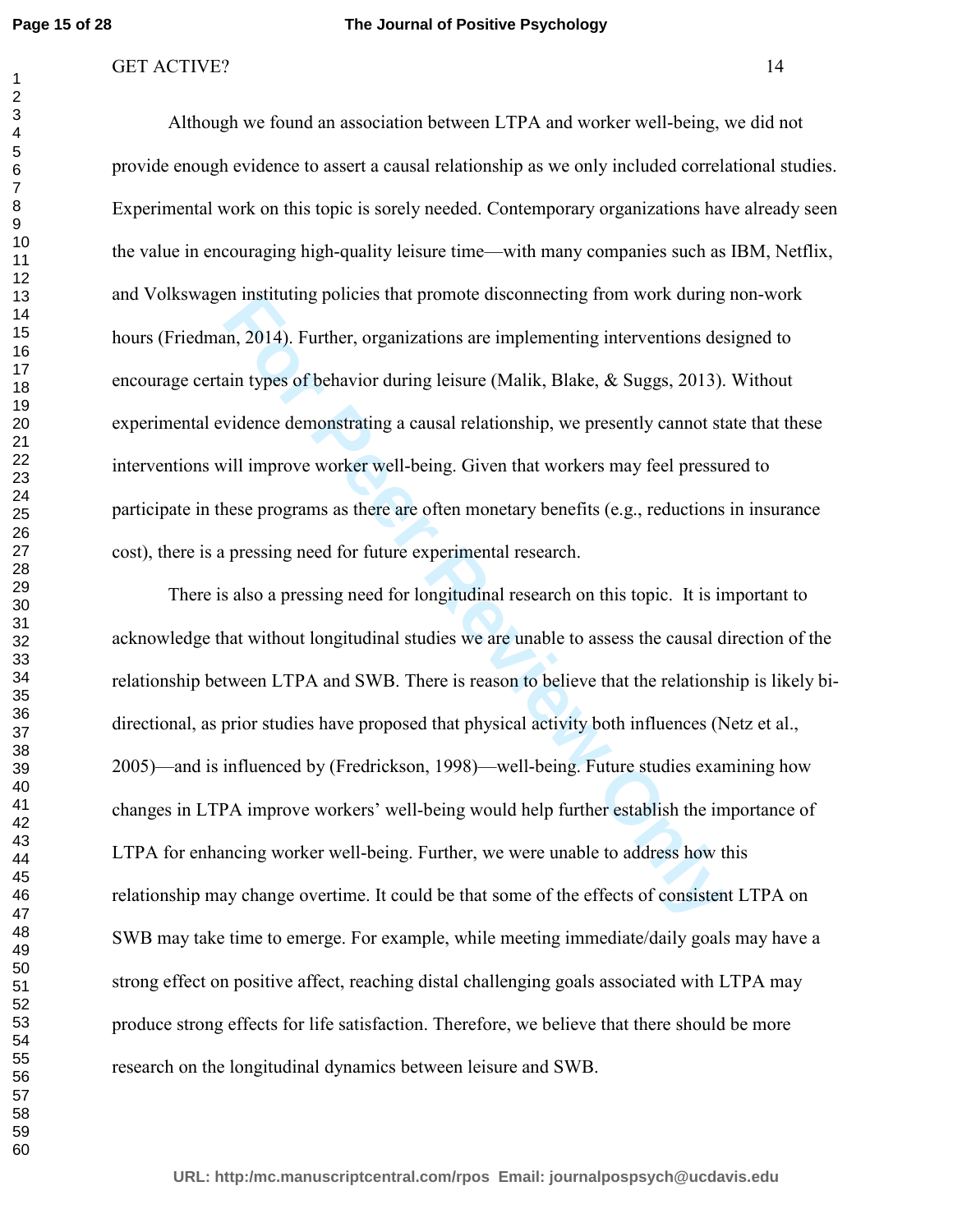**Future research.** We believe that engaging in physical activities during leisure time effectively fosters recovery and well-being. However, physical activity is not the only way employees may choose to spend their leisure. Employees can choose to spend their time in more passive (e.g., watching tv, reading a book) or social (e.g., going out with friends) activities, which have been associated with SWB. However, in order to make clearer recommendations concerning which leisure activity an employee should engage in, it is crucial that future research investigates the differential effects of leisure activities on worker SWB.

 Additionally, future research is needed to fully understand the relationship between LTPA and negative affect. In this discussion, we provided two perspectives on our results of this relationship: 1) The true relationship may be weak and 2) There may be moderating variables. Despite our rationale, only more empirical evidence can provide clarity on the true relationship between LTPA and negative affect in workers.

For a sisted with SWB. However, in order to make clearer recommic<br>cicl leisure activity an employee should engage in, it is crucial that f<br>e differential effects of leisure activities on worker SWB.<br>mally, future research Further, we suggested several mechanisms through which LTPA influences SWB and future research should seek to test these assumptions. For example, we suggested that LTPA influences SWB through feelings of mastery/competence, yet this information is often not reported. As the specific goals/challenges that individuals set for themselves are idiosyncratic, assessing how satisfied workers feel with their leisure activity may serve as a proxy for this mechanism. Leisure satisfaction is an important mediating mechanism between leisure engagement and SWB (Kuykendall et al., 2015), but this relationship has only been demonstrated irrespective of the specific leisure activity. Future research should focus on illuminating why LTPA influences SWB by directly testing for mediating mechanisms.

 **Conclusion.** Today, workers are more interconnected than every work stresses during non-work hours and are spending less time engaging in leisure activities (Sonnentag, 2012). If

**URL: http:/mc.manuscriptcentral.com/rpos Email: journalpospsych@ucdavis.edu**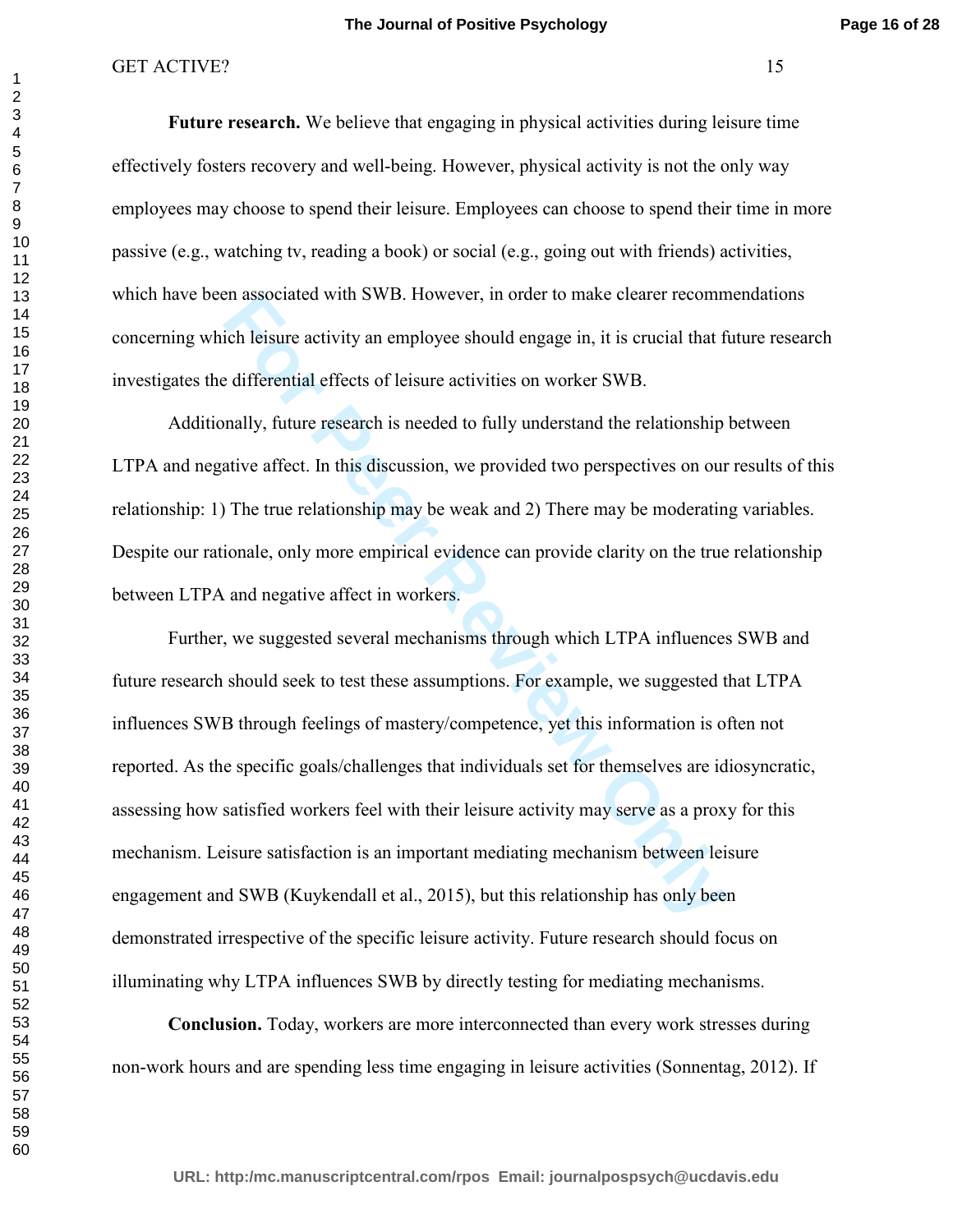#### **The Journal of Positive Psychology**

## GET ACTIVE? 16

workers are disconnecting from work less often, it is crucial to understand what activities are most effective in facilitating recovery. The absence of leisure time can have detrimental consequences for a worker's well-being (de Jonge, et al., 2000; Schaufeli, et al., 2008). As noted in this study, our results suggest that physical activity may be an effective way to spend one's leisure time as it was associated with well-being.

**For Peer Review Only**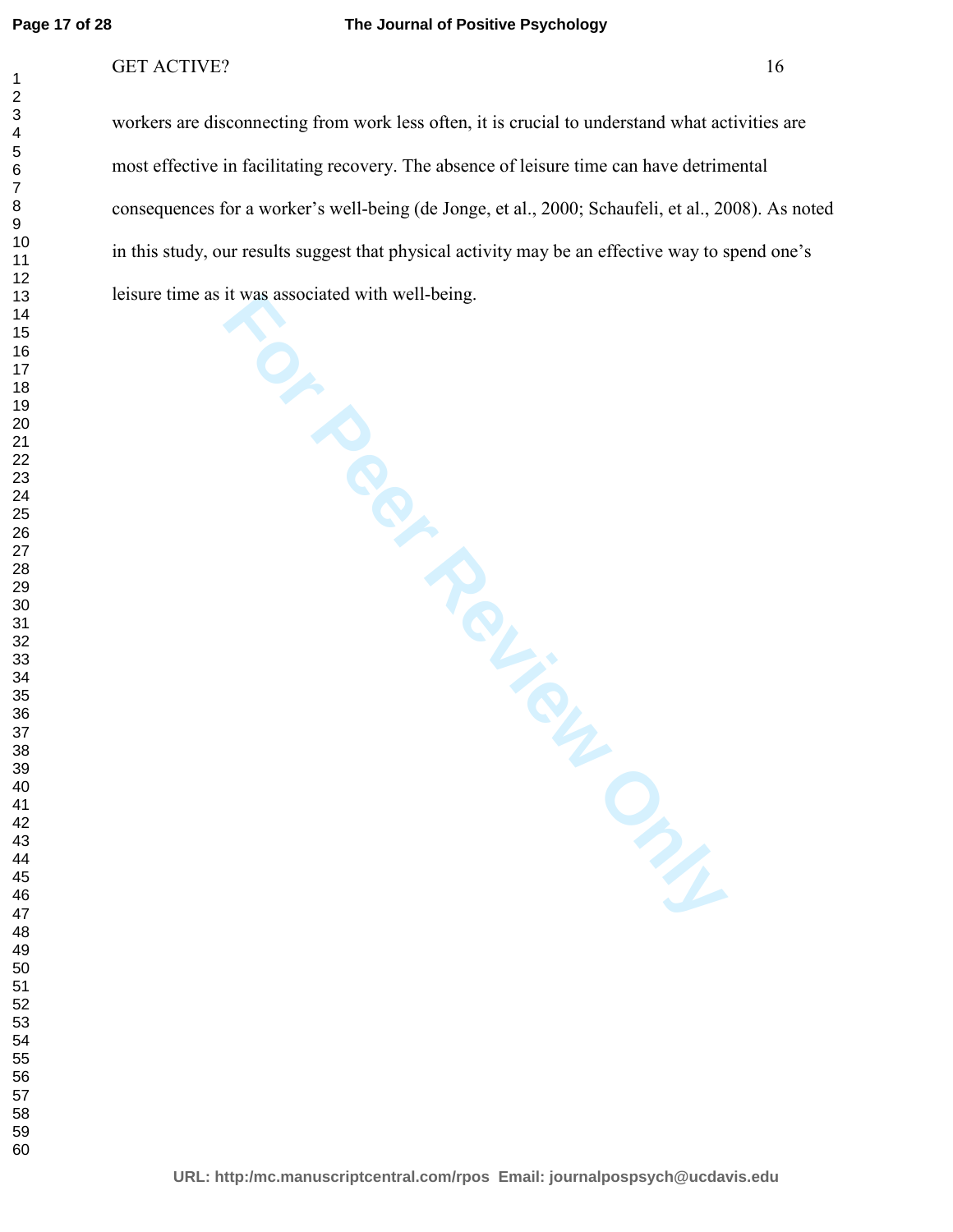#### References

References marked with an asterisk indicate studies included in the meta-analysis.

Bureau of Labor Statistics (2015). *Table 11. Time spent in leisure and sports activities for the civilian population by selected characteristics, 2014 annual averages.* 

http://www.bls.gov/news.release/atus.t11.htm/ Accessed 10.21.16.

Borenstein, M., Hedges, L., Higgins, J., & Rothstein, H. (2005). Comprehensive meta-analysis. Englewood.

- Caspersen, C. J., Powell, K. E., & Christenson, G. M. (1985). Physical activity, exercise, and physical fitness: definitions and distinctions for health-related research. *Public health reports, 100*(2), 126-131.
- Church, T. S., Thomas, D. M., Tudor-Locke, C., Katzmarzyk, P. T.,, Earnest, C. P.,, et al. (2011) Trends over 5 Decades in U.S. Occupation-Related Physical Activity and Their Associations with Obesity. *PLoS ONE, 6*(5). http://doi.org/10.1371/journal.pone.0019657
- WW.01s.gov/news.release/atus.f11.htm/ Accessed 10.21.16.<br> **For Peer Review Conducts**, H., **Review Confidence II**.<br> **For Peer Review Only Accessible 2013**. Comprehensive m<br> **For Peer Review Only Access Constrainers:** defini Costa, D. D., Rippen, N., Dritsa, M., & Ring, A. (2009). Self-reported leisure-time physical activity during pregnancy and relationship to psychological well-being. *Journal of Psychosomatic Obstetrics & Gynecology*, *24*(2), 111–119.

http://doi.org/10.3109/01674820309042808

\*Courneya, K. S., & McAuley, E. (1996). Understanding Intentions to Exercise Following a Structured Exercise Program: An Attributional Perspective. *Journal of Applied Social Psychology*, *26*(8), 670–685. http://doi.org/10.1111/j.1559-1816.1996.tb02738.x

Csikszentmihalyi, M., & LeFevre, J. (1989). Optimal experience in work and leisure. *Journal of Personality and Social Psychology*, *56*(5), 815–822. http://doi.org/10.1037/0022- 3514.56.5.815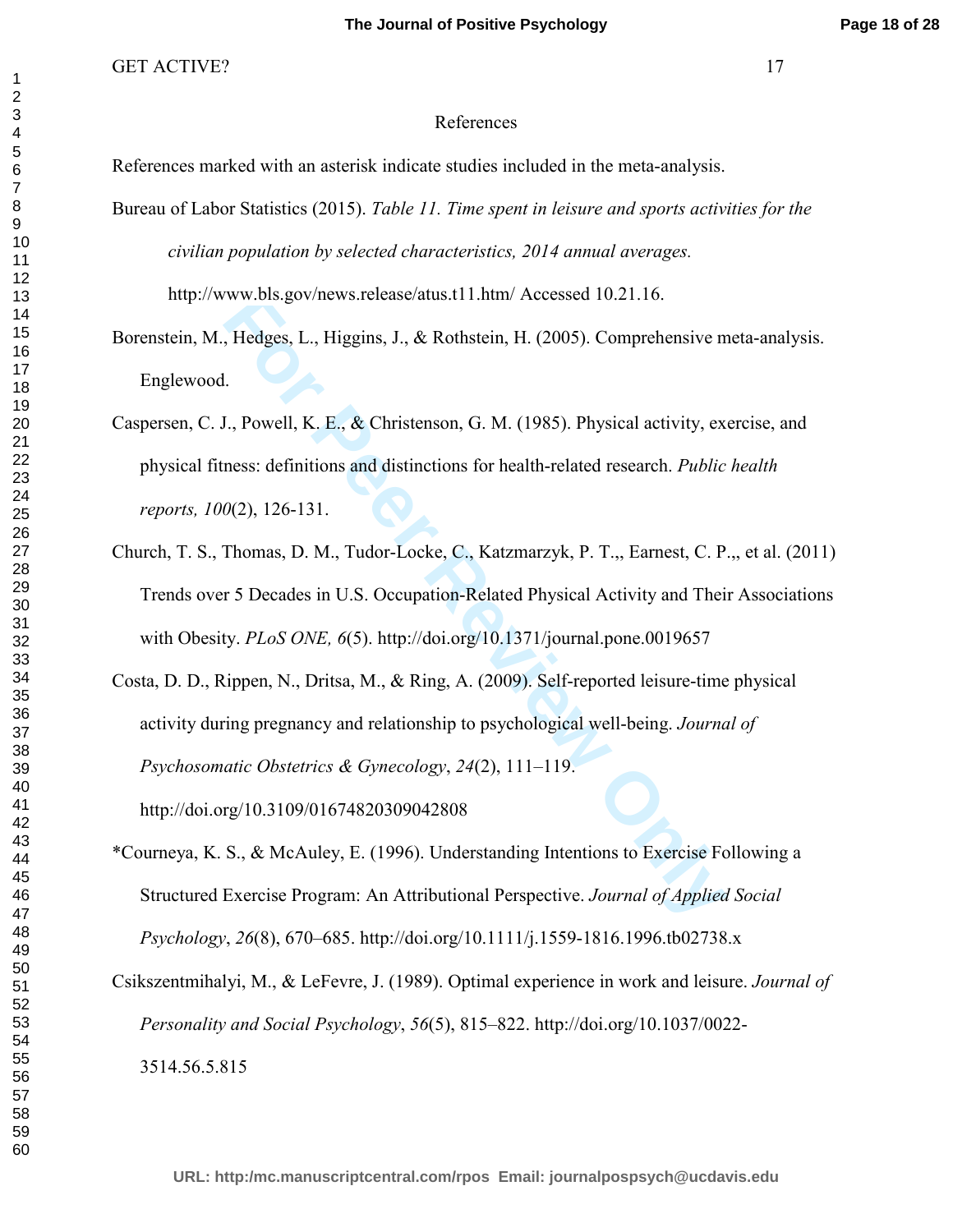- de Jonge, J., Bosma, H., Peter, R., & Siegrist, J. (2000). Job strain, effort-reward imbalance and employee well-being: a large-scale cross-sectional study. *Social Science & Medicine*, *50*(9), 1317–1327. http://doi.org/10.1016/S0277-9536(99)00388-3
- DeNeve, K. M., & Cooper, H. (1998). The happy personality: A meta-analysis of 137 personality traits and subjective well-being. *Psychological Bulletin, 124*(2), 197–229.
- De Neve, J.-E., Diener, E., Tay, L., & Xuereb, C. (2013). The objective benefits of subjective well-being. In J. Helliwell, R. Layard, & J. Sachs (Eds.), *World Happiness Report 2013*. New York: UN Sustainable Development Solutions Network.
- Injective well-being. *Fsychological Bulletin*, 124(2), 191–229.<br>
Diener, E., Tay, L., & Xuereb, C. (2013). The objective benefits of<br>
In J. Helliwell, R. Layard, & J. Sachs (Eds.), *World Happiness Rep*<br>
Sustainable Devel Demerouti, E., Bakker, A. B., Geurts, S. A., & Taris, T. W. (2009). Daily recovery from workrelated effort during non-work time. *Current perspectives on job-stress recovery: Research in occupational stress and well being*, 7, 85-123. http://doi.org/10.1108/S1479- 3555(2009)0000007006
- Diener, E. (1984). Subjective well-being. *Psychological Bulletin*, *95*(3), 542–575. http://doi.org/10.1037/0033-2909.95.3.542
- Diener, E., Suh, E. M., Lucas, R. E., & Smith, H. L. (1999). Subjective Weil-Being: Three Decades of Progress. *Psychological Bulletin*, *125*(2), 276–302. http://doi.org/10.1037/0033- 2909.125.2.276
- Erdogan, B., Bauer, T. N., Truxillo, D. M., & Mansfield, L. R. (2012). Whistle while you work: A review of the life satisfaction literature. *Journal of Management, 38*, 1038-1083.
- Fox, K. R. (2007). The influence of physical activity on mental well-being. *Public Health Nutrition*, *2*(3a), 1–8. http://doi.org/10.1017/S1368980099000567
- Fredrickson, B. (1998). What good are positive emotions? *Review of General Psychology., 2*(3), 300-319. http://doi.org/10.1037/1089-2680.2.3.300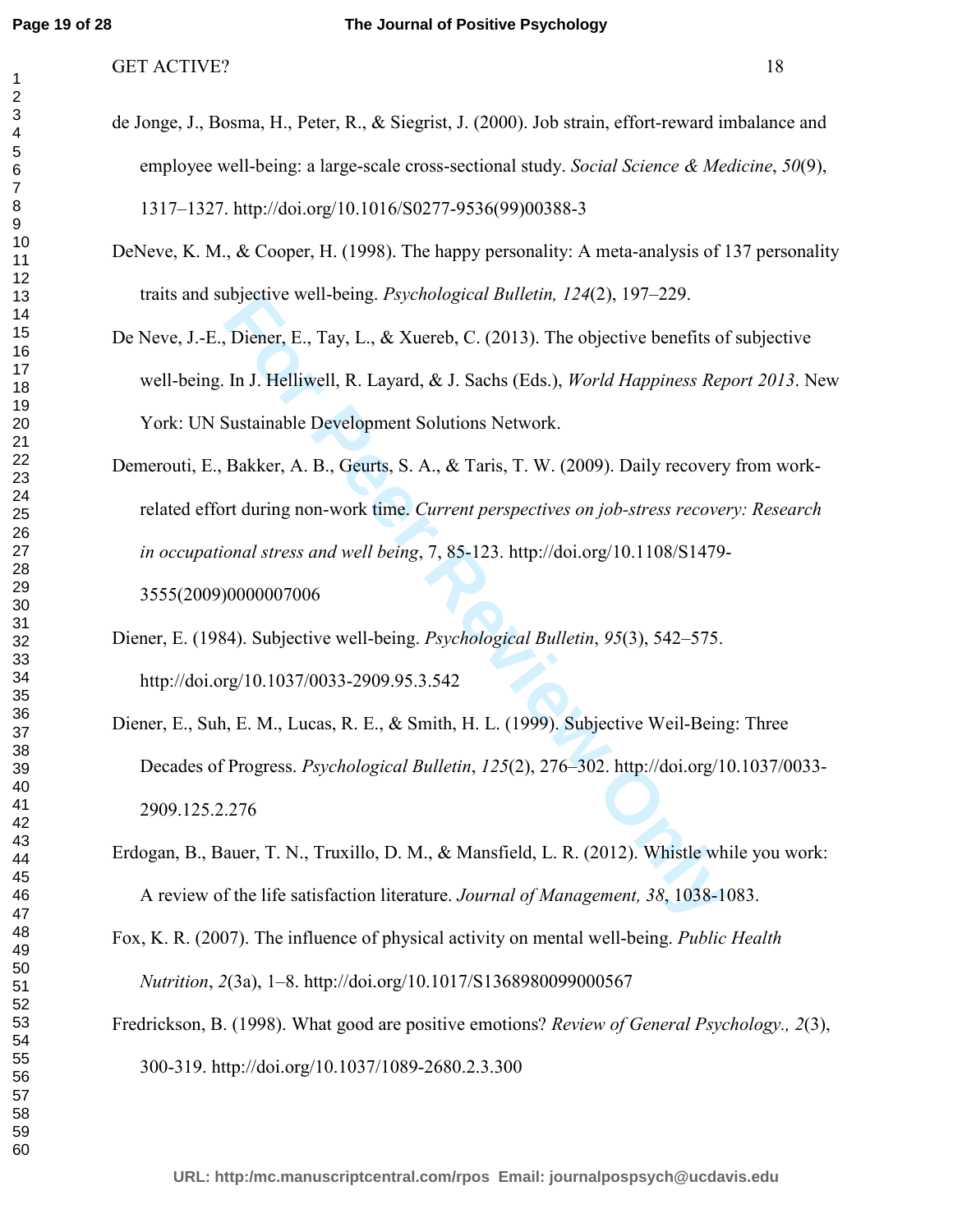- Friedman, R. (2014, December 9). In Defense Of Disconnecting From Work After Hours. *Fast Company*. Retrieved from https://www.fastcompany.com/3039491/in-defense-ofdisconnecting-from-work-after-hours
- Fritz, C., & Sonnentag, S. (2005). Recovery, Health, and Job Performance: Effects of Weekend Experiences. *Journal of Occupational Health Psychology*, *10*(3), 187–199. http://doi.org/10.1037/1076-8998.10.3.187
- \*Gauvin, L., Rejeski, W. J., & Norris, J. L. (1996). A naturalistic study of the impact of acute physical activity on feeling states and affect in women. *Health Psychology*, *15*(5), 391–397. http://doi.org/10.1037/0278-6133.15.5.391
- \*Goldstein, N. B., Burke, M. J., & Sulzer, J. L. (1995). Note on the Role of Negative Affectivity in Understanding Relationships between Self-Reports of Exercise and Sick Leave. *Psychological Reports*, *80*(1), 339–346. http://doi.org/10.2466/pms.1995.80.1.339
- **Example 10** Occupational Heath Expendiogy, 10(3), 187–199.<br> **For Peer Review Onlying 10** Occupational Heath Psychology, 10(3), 187–199.<br>
Figs. W. J., & Norris, J. L. (1996). A naturalistic study of the impidivity on feeli Haring, M. J., Okun, M. A., & Stock, W. A. (1984). A quantitative synthesis of literature on work status and subjective well being. *Journal of Vocational Behavior, 25*(3), 316-324. http://doi.org/10.1016/0001-8791(84)90054-X
- Haring-Hidore, M., Stock, W. A., Okun, M. A., & Witter, R. A. (1985). Marital status and subjective well-being: A research synthesis. *Journal of Marriage and the Family*, *47*(4) 947- 953. http://doi.org/10.2307/352338
- Hedges, L. V., & Olkin, I. (1985a). Random Effects Models for Effect Sizes. In *Statistical Methods for Meta-Analysis* (pp. 189–203). Elsevier. http://doi.org/10.1016/B978-0-08- 057065-5.50014-2
- Hedges, L., & Olkin, I. (1985b). Statistical models for meta-analysis. New York: Academic Press. Hedges.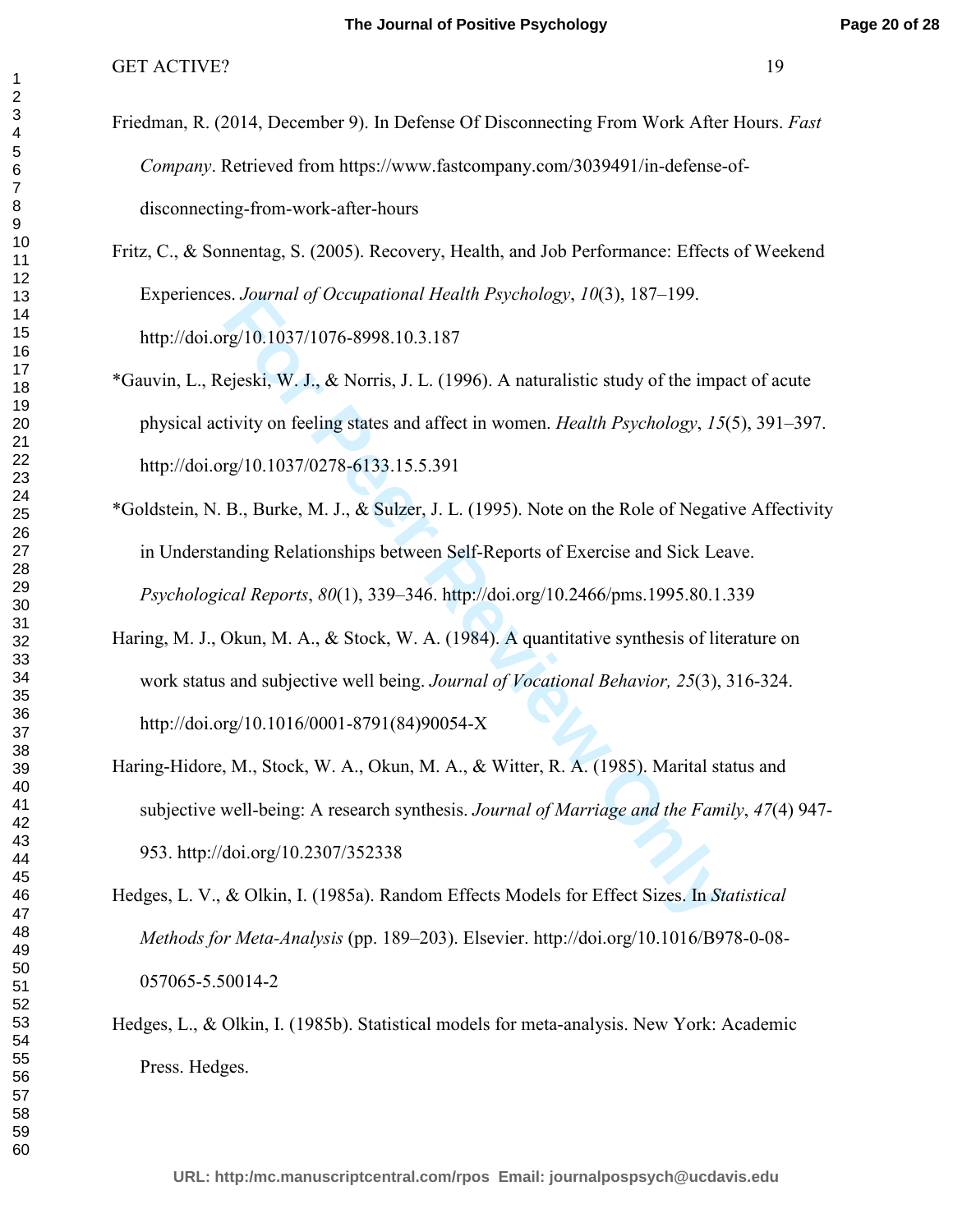- Howell, R. T., & Howell, C. J. (2008). The relation of economic status to subjective well-being in developing countries: A meta-analysis. *Psychological Bulletin*, 134(4), 536-560. http://doi.org/10.1037/0033-2909.134.4.536
- Hulin, C. L., & Judge, T. A. (2003). Job Attitudes. In W. C. Borman, D. R. Ilgen, & R. J. Klimoski (Eds.), *Handbook of Industrial and Organizational Psychology*. Hoboken, NJ: John Wiley & Sons.
- Eqs.), Franabook of maistrial and Organizational Esychology. Hob<br>
Ind, K. M., & Heller, D. (2007). Employee well-being: A multilevel<br>
onwork domains. *European Journal of Work and Organizational P.*<br>
341. http://doi.org/10 Ilies, R., Schwind, K. M., & Heller, D. (2007). Employee well-being: A multilevel model linking work and nonwork domains. *European Journal of Work and Organizational Psychology*, (3), 326–341. http://doi.org/10.1080/13594320701363712
- \*Jiang, J., Ming, Q., & Yan-nan, K. E. (2011). Leisure Activities and Subjuctive Sense of Happiness. *Tourism Tribune/Lvyou …*, *26*(9), 74–78.
- Jones, M. D. (2006). Which is a better predictor of job performance: job satisfaction or life satisfaction? *Journal of Behavioral and Applied Management*, *8*(1), 20–42.
- Kanning, M., & Schlicht, W. (2010). Be active and become happy: an ecological momentary assessment of physical activity and mood. *Journal of Sport & Exercise Psychology*, *32*(2), 253–261. http://doi.org/10.1123/jsep.32.2.253
- \*Kelsey, K. S., DeVellis, B., & Begum, M. (2006). Positive affect, exercise and self-reported health in blue-collar women. *American Journal of Health Behavior*, *30*(2), 199–207. http://doi.org/10.5993/AJHB.30.2.9
- Koltyn, K. R. (1997). The thermogenic hypothesis. In W. P. Morgan (Ed.), *Physical activity and mental health* (pp. 213-226). Washington DC: Taylor & Francis.
- \*LeGro, K. J. (2005). *Relationships Between Exercise, Physically Demanding Jobs, and Organizational Functioning*. Dissertation Abstracts International: Section B: The Sciences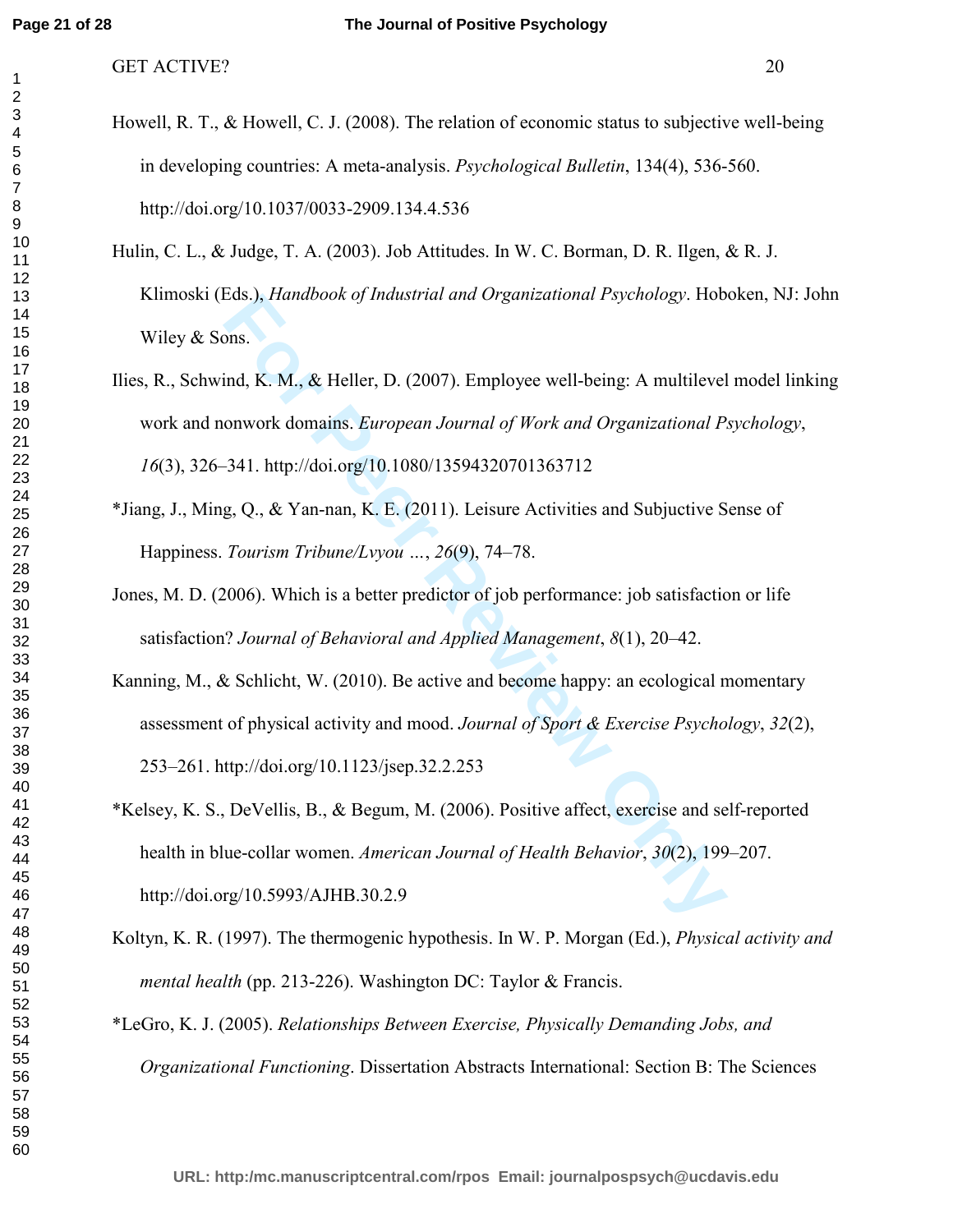and Engineering.

- Leon, A. S., Connett, J., Jacobs, D. R., & Rauramaa, R. (1987). Leisure-time physical activity levels and risk of coronary heart disease and death: the Multiple Risk Factor Intervention Trial. *Jama, 258*(17), 2388-2395.
- Luthans, F. (2002), The need for and meaning of positive organizational behavior. *Journal of Organizational Behavior*, *23*, 695–706. http://doi.org/10.1002/job.165
- Luthans F, Youssef CM. (2009). Positive workplaces. In Snyder CR, Lopez SJ (Eds.), *Handbook of positive psychology* (2nd ed.). New York: Oxford University Press.
- Lyubomirsky, S., King, L., & Diener, E. (2005). The Benefits of Frequent Positive Affect: Does Happiness Lead to Success? *Psychological Bulletin*, *131*(6), 803–855. http://doi.org/10.1037/0033-2909.131.6.803
- Malik, S., Blake, H., & Suggs, L. (2014). A systematic review of workplace health promotion interventions for increasing physical activity. *British Journal of Health Psychology, 19*(1), 149-180. http://doi.org/10.1111/bjhp.12052
- Matthew, J., & Paulose, C. S. (2011). The healing power of well-being. *Acta Neuropsychiatrica*, (04), 145–155. http://doi.org/10.1111/j.1601-5215.2011.00578.x
- 02), the heed for and meaning of positive organizational behavior.<br>
For Peer CM. (2009). Positive workplaces. In Snyder CR, Lopez SJ (Ec<br>
for Peer CM. (2009). Positive workplaces. In Snyder CR, Lopez SJ (Ec<br>
for Peer CM. ( Mannell, R. C., Kaczynski, A. T., & Aronson, R. M. (2005). Adolescent participation and flow in physically active leisure and electronic media activities: Testing the displacement hypothesis. *Loisir et Société/Society and Leisure, 28*(2), 653-675.
- Meijman, T. F., & Mulder, G. (1998). Psychological aspects of workload. In P. J. D. Drenth, & H. Thierry (Eds.), *Handbook of work and organizational psychology: Work psychology* (Vol. 2, pp. 5–33). Hove, U.K.: Psychology Press.

\*Moradi, S., Nima, A. A., Ricciardi, M. R., Archer, T., & Garcia, D. (2014). Exercise, character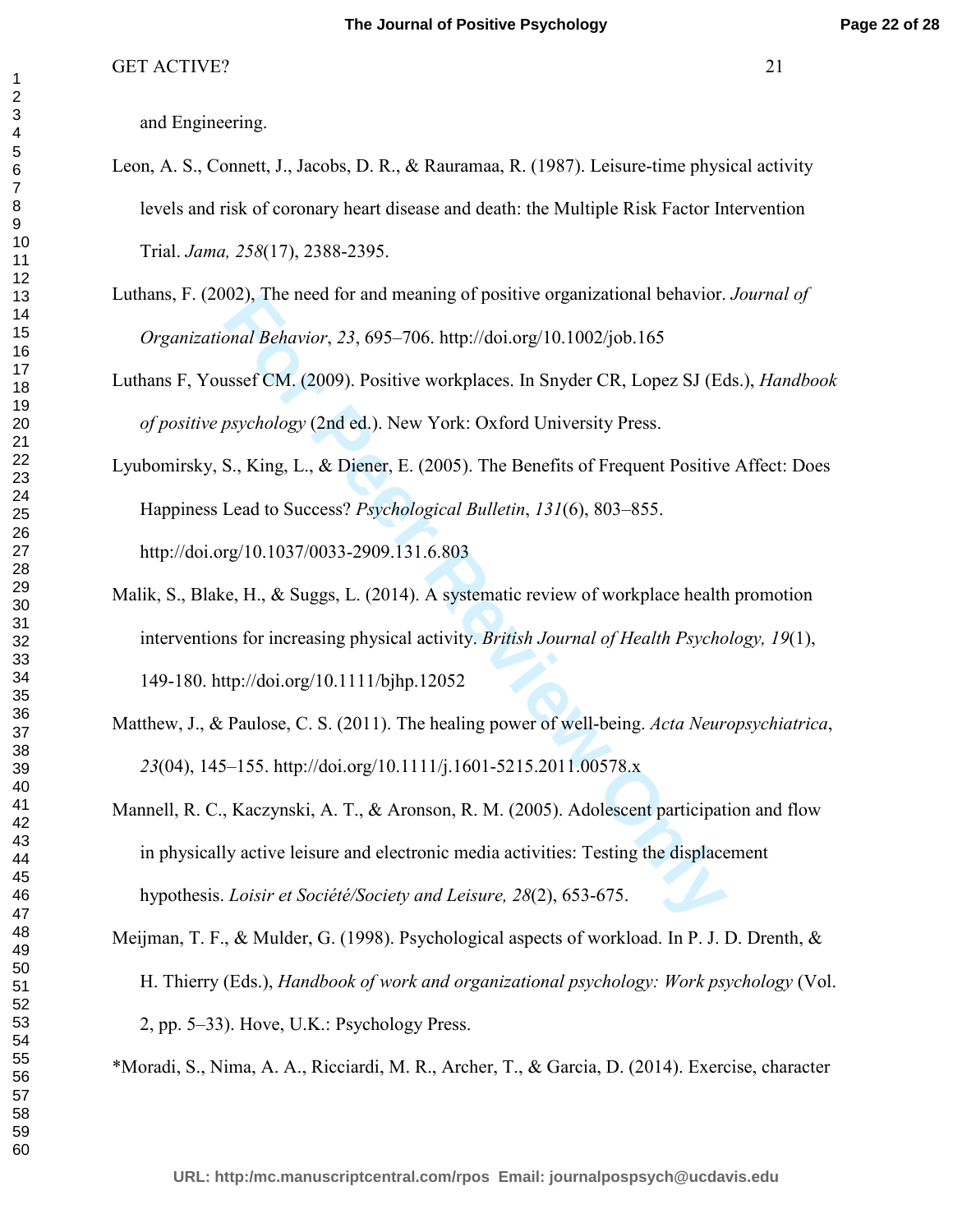| strengths, well-being, and learning climate in the prediction of performance over a 6-month |
|---------------------------------------------------------------------------------------------|
| period at a call center. <i>Frontiers in Psychology</i> , 23, 1–11.                         |
| http://doi.org/10.3389/fpsyg.2014.00497/abstract                                            |

- \*Nägel, I. J., Sonnentag, S., & Kühnel, J. (2015). Motives matter: A diary study on the relationship between job stressors and exercise after work. *International Journal of Stress Management*, *22*(4), 346–371. http://doi.org/10.1037/a0039115
- Nakamura, J., & Csikszentmihalyi, M. (2002). The concept of flow. In C. R. Snyder & S. J. Lopez (Eds.), *Handbook of positive psychology* (pp. 89–105). New York: Oxford University Press.
- nt, 22(4), 346–371. http://doi.org/10.1037/a0039115<br> *R*. Csikszentmihalyi, M. (2002). The concept of flow. In C. R. Snyde<br> *R. Csikszentmihalyi, M. (2002).* The concept of flow. In C. R. Snyde<br> *i.), Handbook of positive* Newman, D. B., Tay, L., & Diener, E. (2013). Leisure and subjective well-being: A model of psychological mechanisms as mediating factors. *Journal of Happiness Studies, 15*, 555-578. doi:10.1007/s10902-013-9435-x
- Netz, Y., Wu, M.-J., Becker, B. J., & Tenenbaum, G. (2005). Physical Activity and Psychological Well-Being in Advanced Age: A Meta-Analysis of Intervention Studies. *Psychology and Aging*, *20*(2), 272–284. http://doi.org/10.1037/0882-7974.20.2.272
- Penedo, F. J., & Dahn, J. R. (2005). Exercise and well-being: a review of mental and physical health benefits associated with physical activity. *Current Opinion in Psychiatry*, *18*(2), 189– 193. http://doi.org/10.1016/j.yco.2004.09.001
- Raglin, J. S., & Morgan, W. P. (1985). Influence of vigorous exercise on mood state. *The Behavior Therapist*, *8*(9), 179–183.
- Rejeski, W. J., & Mihalko, S. L. (2001). Physical Activity and Quality of Life in Older Adults. *The Journals of Gerontology Series a: Biological Sciences and Medical Sciences*, *56*, 23–35. http://doi.org/10.1093/gerona/56.suppl\_2.23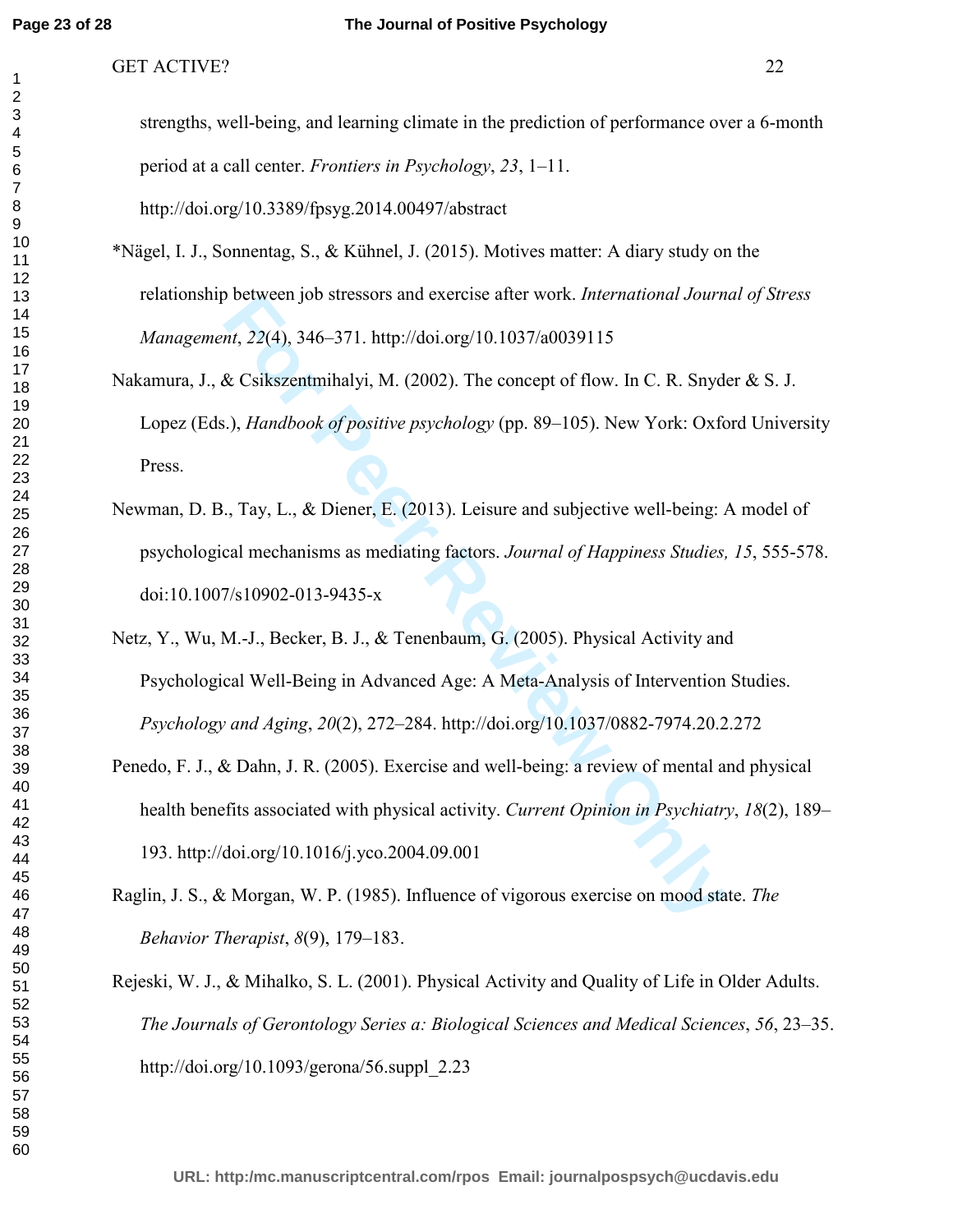- \*Richison, S. H. (1986). *The relationship between types and amount of leisure participation and life satisfaction in middle-aged working adults*. Dissertation Abstracts International.
- Ryan, R. M., & Deci, E. L. (2001). On happiness and human potentials: A review of research on hedonic and eudaimonic well-being. *Annual Review of Psychology*, *52*, 141–166.
- Sacker, A., & Cable, N. (2006). Do adolescent leisure-time physical activities foster health and well-being in adulthood? Evidence from two British birth cohorts. *The European Journal of Public Health*, *16*(3), 331–335. http://doi.org/10.1093/eurpub/cki189
- Lable, N. (2006). Do adotescent leisure-time physical activities foster<br>in adulthood? Evidence from two British birth cohorts. *The Europedth, 16*(3), 331–335. http://doi.org/10.1093/eurpub/cki189<br>Pertman, J., Ding, E. L., Sattelmair, J., Pertman, J., Ding, E. L., Kohl, H. W., Haskell, W., & Lee, I. M. (2011). Dose response between physical activity and risk of coronary heart disease a meta-analysis. *Circulation*, *124*(7), 789-795. http://doi.org/10.1161/CIRCULATIONAHA.110.010710
- Schaufeli, W. B., Taris, T. W., & van Rhenen, W. (2008). Workaholism, Burnout, and Work Engagement: Three of a Kind or Three Different Kinds of Employee Well-being? *Applied Psychology*, *57*(2), 173–203. http://doi.org/10.1111/j.1464-0597.2007.00285.x
- \*Selkirk, A. K. (2008). *Subjective Well-being and Exercise: A Causal-comparative Study of Regular and Non-regular Exercisers*. Dissertation Abstracts International: Section B: The Sciences and Engineering.
- Sonnentag, S. (2001). Work, recovery activities, and individual well-being: A diary study. *Journal of Occupational Health Psychology*, *6*(3), 196–210. http://doi.org/10.1037/1076- 8998.6.3.196
- Sonnentag, S. (2003). Recovery, work engagement, and proactive behavior: A new look at the interface between nonwork and work. *Journal of Applied Psychology*, *88*(3), 518–528. http://doi.org/10.1037/0021-9010.88.3.518

Sonnentag, S. (2012). Psychological Detachment From Work During Leisure Time: The Benefits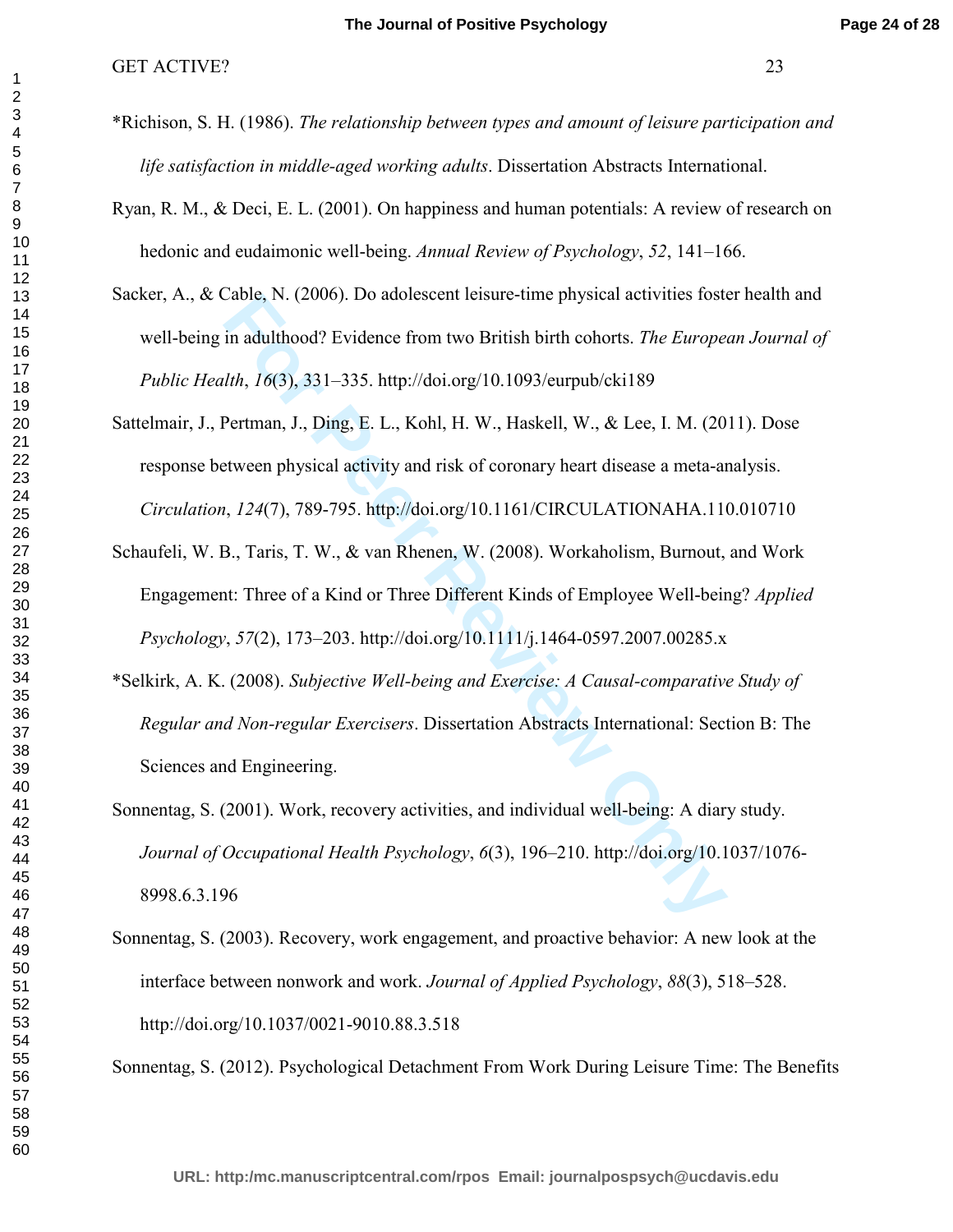#### GET ACTIVE? 24

of Mentally Disengaging From Work. *Current Directions in Psychological Science*, *21*(2), 114–118. http://doi.org/10.1177/0963721411434979

- Steptoe, A., Wardle, J., Fuller, R., Holte, A., Justo, J., Sanderman, R., & Wichstrøm, L. (1997). Leisure-Time Physical Exercise: Prevalence, Attitudinal Correlates, and Behavioral Correlates among Young Europeans from 21 Countries. *Preventive Medicine*, *26*(6), 845– 854. http://doi.org/10.1006/pmed.1997.0224
- Tay, L., & Harter, J. K. (2013). Economic and labor market forces matter for worker well-being. *Applied Psychology: Health and Well-Being, 5*, 193-208. doi:10.1111/aphw.12004
- among Young Europeans from 21 Countries. Preventive Meatchne, Adoi.org/10.1006/pmed.1997.0224<br>ter, J. K. (2013). Economic and labor market forces matter for work<br>vehology: Health and Well-Being, 5, 193-208. doi:10.1111/aph \*van Hooff, M. L. M., Geurts, S. A. E., Beckers, D. G. J., & Kompier, M. A. J. (2011). Daily recovery from work: The role of activities, effort and pleasure. *Work & Stress*, *25*(1), 55–74. http://doi.org/10.1080/02678373.2011.570941
- \*Vanhala, S., & Tuomi, K. (2003). Individual, Organizational and work-related determinants of employee well-being. *EBS Review*, *17*, 70–81.
- Veenhoven, R. (2008). Healthy happiness: effects of happiness on physical health and the consequences for preventive health care. *Journal of Happiness Studies*, *9*(3), 449–469. http://doi.org/10.1007/s10902-006-9042-1
- Vuillemin, A., Boini, S., Bertrais, S., Tessier, S., Oppert, J. M., Hercberg, S., ... & Briançon, S. (2005). Leisure time physical activity and health-related quality of life. *Preventive medicine,*  (2), 562-569.

Westman, M., & Etzion, D. (2001). The impact of vacation and job stress on burnout and absenteeism. *Psychology & Health*, *16*(5), 595–606. http://doi.org/10.1080/08870440108405529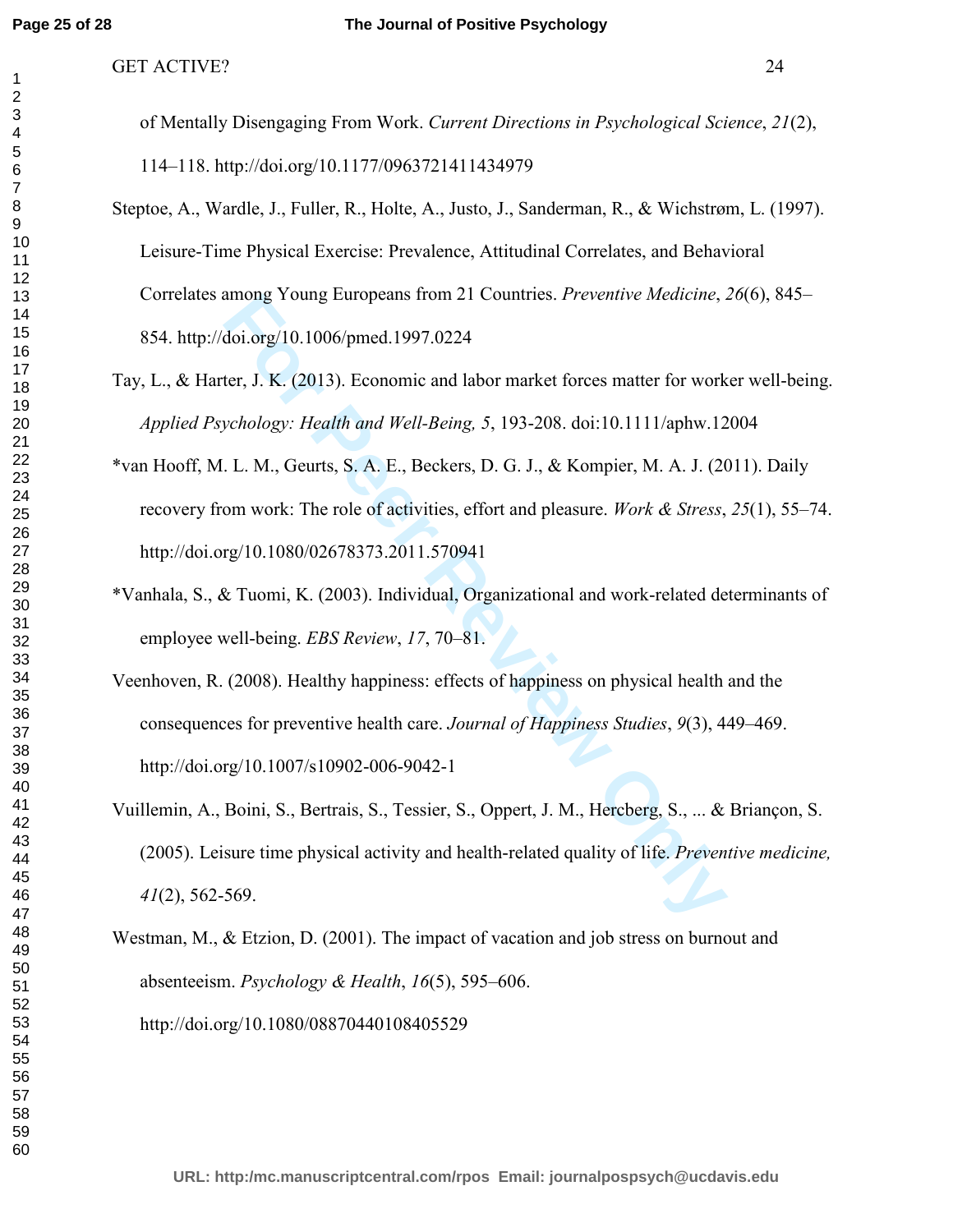- Weiss, H. M., & Rupp, D. (2011). Experiencing work: An essay on a person-centric work psychology. *Industrial Organizational Psychology, 4*, 83-97.
- Wendel-Vos, G. C. W., Schuit, A. J., Tijhuis, M. A. R., & Kromhout, D. (2004). Leisure time physical activity and health-related quality of life: cross-sectional and longitudinal associations. *Quality of Life Research, 13*(3), 667-677.
- **Example 10** For Properties Containers and Markov of energy of Life Research, 13(3), 00/-071.<br> **Example 8** Baumann, H. M. (2015). Capturing a more complete view of emptychic The introduction and development of new interrol Wilson, K. S., & Baumann, H. M. (2015). Capturing a more complete view of employees' lives outside of work: The introduction and development of new interrole conflict constructs. *Personnel Psychology, 68*, 235–282.
- Witter, R. A., Okun, M. A., Stock, W. A., & Haring, M. J. (1984). Education and subjective well-being: A meta-analysis. *Educational Evaluation and Policy Analysis*, *6*(2), 165-173.
- Yeung, R. R. (1996). The acute effects of exercise on mood state. *Journal of Psychosomatic Research*, *40*(2), 123–141. http://doi.org/10.1016/0022-3999(95)00554-4
- Zijlstra, F. R. H., & Sonnentag, S. (2006). After work is done: Psychological perspectives on recovery from work. *European Journal of Work and Organizational Psychology*, *15*(2), 129-

138. http://doi.org/10.1080/13594320500513855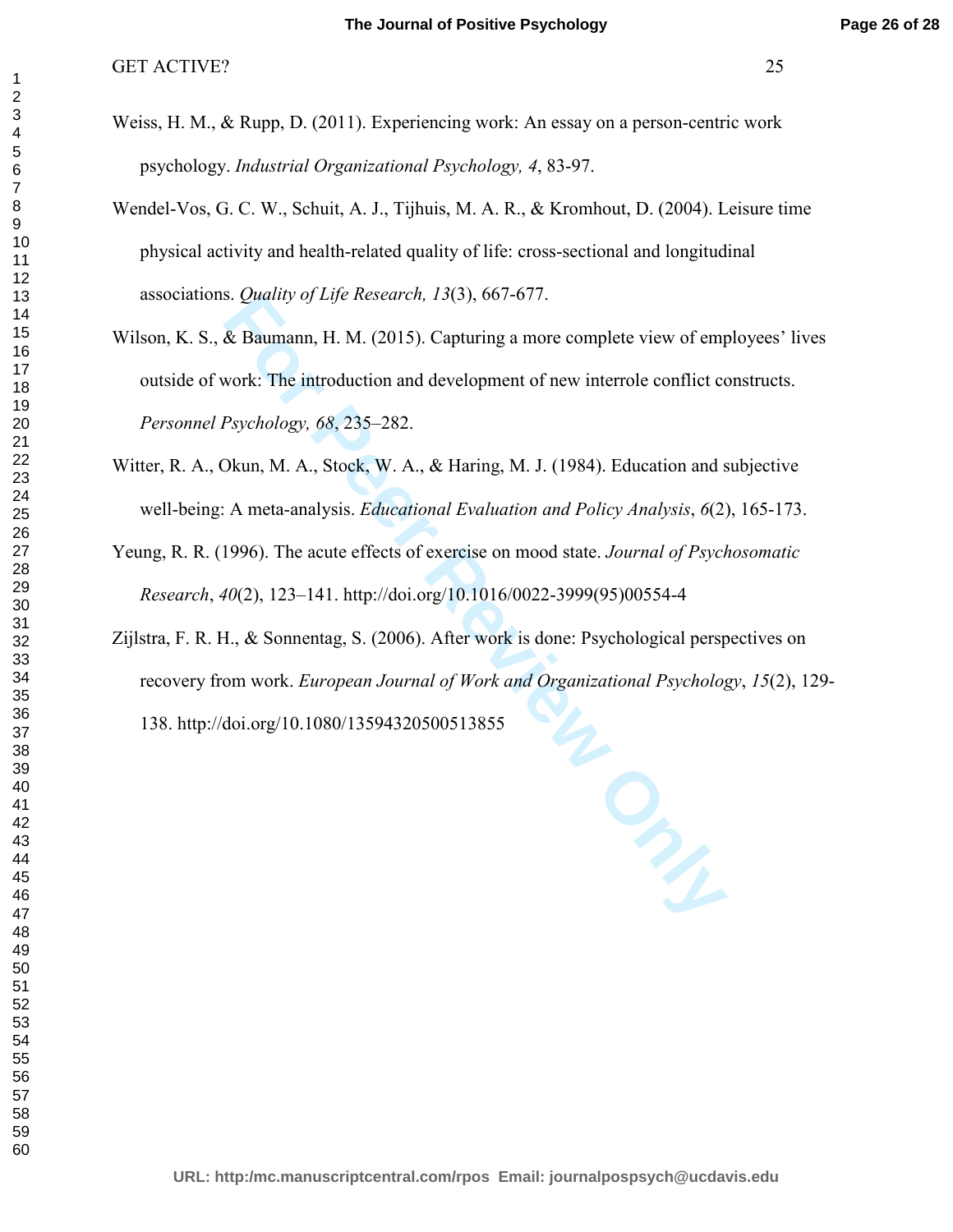#### GET ACTIVE? 26

| Category              | Definition                                                      | % Rejected |
|-----------------------|-----------------------------------------------------------------|------------|
| No Effect Sizes       | Manuscript was purely qualitative                               | 39%        |
| No SWB Variable       | Did not measure any SWB variables                               | 17%        |
| No LTPA Variable      | Did not measure any LTPA variables                              | 17%        |
| Not Working           | Study did not investigate working professionals                 | 14%        |
| Professionals         |                                                                 |            |
| Manipulated SWB/LTPA  | The study manipulated either SWB or LTPA                        | $1\%$      |
| No Valid Effect Sizes | The study measured SWB and LTPA, but did not contain the needed | 10%        |
|                       | effect sizes                                                    |            |
| Meta-Analysis         | Manuscript was a meta-analysis                                  | $2\%$      |

Table 2.

*Studies Included in Meta-Analysis*

| $m$ $m$ $m$ $m$ $m$ $m$ $m$ $m$ $m$<br>The stage mampulated chilet b w D of ETTIN<br>No Valid Effect Sizes<br>The study measured SWB and LTPA, but did not contain the needed<br>effect sizes |                  |              |                             |                                       |  |  |
|-----------------------------------------------------------------------------------------------------------------------------------------------------------------------------------------------|------------------|--------------|-----------------------------|---------------------------------------|--|--|
| Meta-Analysis<br>Manuscript was a meta-analysis                                                                                                                                               |                  |              |                             |                                       |  |  |
| Note. SWB = Subjective Well-Being; LTPA = Leisure-Time Physical Activity                                                                                                                      |                  |              |                             | 2%                                    |  |  |
|                                                                                                                                                                                               |                  |              |                             |                                       |  |  |
|                                                                                                                                                                                               |                  |              |                             |                                       |  |  |
|                                                                                                                                                                                               |                  |              |                             |                                       |  |  |
|                                                                                                                                                                                               |                  |              |                             |                                       |  |  |
|                                                                                                                                                                                               |                  |              |                             |                                       |  |  |
| Table 2.                                                                                                                                                                                      |                  |              |                             |                                       |  |  |
| Studies Included in Meta-Analysis                                                                                                                                                             |                  |              |                             |                                       |  |  |
| Authors (year)                                                                                                                                                                                | $\boldsymbol{N}$ | $\mathbf{r}$ | Subjective Well-Being       | Leisure-Time Physical Activity        |  |  |
| Goldstein et al. $(\overline{1995)}$                                                                                                                                                          | 179              | $-13$        | Negative Affectivity (NA)   | <b>Exercise Participation</b>         |  |  |
| Goldstein et al. (1995)                                                                                                                                                                       | 179              | $-.13$       | Life Dissatisfaction (LS)   | <b>Exercise Participation</b>         |  |  |
| Richison (1986)                                                                                                                                                                               | 171              | .11          | Life Satisfaction (LS)      | Sports and Fitness Activities         |  |  |
| Richison (1986)                                                                                                                                                                               | 171              | .01          | Life Satisfaction (LS)      | <b>Seasonal Outdoors Activities</b>   |  |  |
| Courneya & McAuley (1996)                                                                                                                                                                     | 105              | .36          | Positive Affect (PA)        | # of exercise classes attended        |  |  |
| Courneya & McAuley (1996)                                                                                                                                                                     | 105              | $-.31$       | Negative Affect (NA)        | # of exercise classes attended        |  |  |
| LeGro $(2005)$                                                                                                                                                                                | 119              | .28          | Life Satisfaction (LS)      | Questionnaire on exercise frequency   |  |  |
| Selkirk (2008)                                                                                                                                                                                | 116              | .10          | Satisfaction with Life (LS) | Regularity of Exercise                |  |  |
| Moradi et al. (2014)                                                                                                                                                                          | 110              | .08          | Positive Affect (PA)        | <b>Exercise Frequency</b>             |  |  |
| Moradi et al. (2014)                                                                                                                                                                          | 110              | .01          | Negative Affect (NA)        | <b>Exercise Frequency</b>             |  |  |
| Moradi et al. (2014)                                                                                                                                                                          | 110              | .15          | Life Satisfaction (LS)      | <b>Exercise Frequency</b>             |  |  |
| Moradi et al. (2014)                                                                                                                                                                          | 110              | $-.03$       | Positive Affect (PA)        | <b>Exercise Intensity</b>             |  |  |
| Moradi et al. (2014)                                                                                                                                                                          | 110              | $-.01$       | Negative Affect (NA)        | <b>Exercise Intensity</b>             |  |  |
| Moradi et al. (2014)                                                                                                                                                                          | 110              | .06          | Life Satisfaction (LS)      | <b>Exercise Intensity</b>             |  |  |
| Gauvin et al. (1996)                                                                                                                                                                          | 86               | .16          | Positive Affect (PA)        | Frequency of acute physical activity  |  |  |
| Gauvin et al. (1996)                                                                                                                                                                          | 86               | .07          | Negative Affect (NA)        | Frequency of acute physical activity  |  |  |
| Vanhala & Tuomi (2003)                                                                                                                                                                        | 1389             | .07          | General Satisfaction (LS)   | Exercise during leisure time          |  |  |
| Kelsey et al. (2006)                                                                                                                                                                          | 1093             | .22          | Positive Affect (PA)        | Frequency of Exercise Activities      |  |  |
| Kelsey et al. (2006)                                                                                                                                                                          | 1093             | .04          | Negative Affect (NA)        | Frequency of Exercise Activities      |  |  |
| van Hooff et al. (2011)                                                                                                                                                                       | 133              | .05          | Pleasure at Work (PA)       | <b>Active Leisure</b>                 |  |  |
| van Hooff et al. (2011)                                                                                                                                                                       | 133              | .24          | Pleasure at Home (PA)       | <b>Active Leisure</b>                 |  |  |
| Nägel et al. (2003)                                                                                                                                                                           | 120              | .30          | PA after Work (PA)          | Exercise                              |  |  |
| Nägel et al. (2003)                                                                                                                                                                           | 120              | .20          | PA at Bed (PA)              | Exercise                              |  |  |
| Jiang et al. (2011)                                                                                                                                                                           | 460              | .21          | Positive Affect (PA)        | <b>Physical Recreation Activities</b> |  |  |
| Jiang et al. (2011)                                                                                                                                                                           | 460              | .04          | Negative Affect (NA)        | <b>Physical Recreation Activities</b> |  |  |
| Jiang et al. (2011)                                                                                                                                                                           | 460              | .16          | Life Satisfaction (LS)      | <b>Physical Recreation Activities</b> |  |  |

*Note.* PA = Positive Affect; NA = Negative Affect; LS = Life Satisfaction